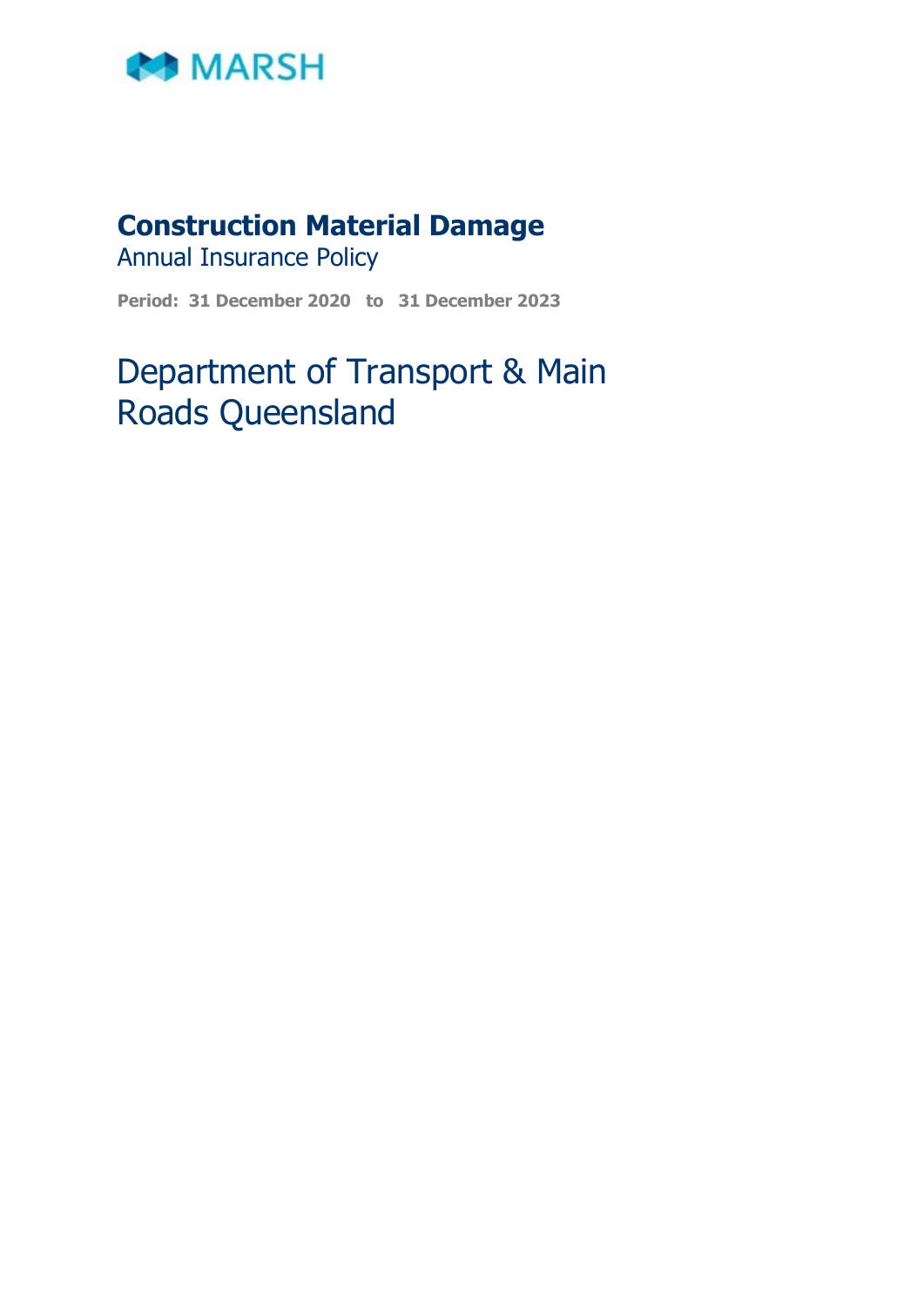

# **Contents**

| 1.   |  |  |  |  |  |
|------|--|--|--|--|--|
| 1.1  |  |  |  |  |  |
| 1.2  |  |  |  |  |  |
| 1.3  |  |  |  |  |  |
| 1.4  |  |  |  |  |  |
| 1.5  |  |  |  |  |  |
| 1.6  |  |  |  |  |  |
| 2    |  |  |  |  |  |
| 2.1  |  |  |  |  |  |
| 2.2  |  |  |  |  |  |
| 2.3  |  |  |  |  |  |
| 3    |  |  |  |  |  |
| 3.1  |  |  |  |  |  |
| 3.2  |  |  |  |  |  |
| 3.3  |  |  |  |  |  |
| 3.4  |  |  |  |  |  |
| 3.5  |  |  |  |  |  |
| 3.6  |  |  |  |  |  |
| 3.7  |  |  |  |  |  |
| 3.8  |  |  |  |  |  |
| 3.9  |  |  |  |  |  |
| 3.10 |  |  |  |  |  |
| 3.11 |  |  |  |  |  |
| 3.12 |  |  |  |  |  |
| 3.13 |  |  |  |  |  |
| 3.14 |  |  |  |  |  |
| 4    |  |  |  |  |  |
| 4.2  |  |  |  |  |  |
| 4.3  |  |  |  |  |  |
| 4.4  |  |  |  |  |  |
|      |  |  |  |  |  |
| 4.5  |  |  |  |  |  |
| 4.6  |  |  |  |  |  |
| 4.7  |  |  |  |  |  |
| 4.8  |  |  |  |  |  |
| 4.9  |  |  |  |  |  |
| 4.10 |  |  |  |  |  |
| 4.11 |  |  |  |  |  |
| 4.12 |  |  |  |  |  |
| 4.13 |  |  |  |  |  |
| 4.14 |  |  |  |  |  |
| 4.15 |  |  |  |  |  |
| 4.16 |  |  |  |  |  |
| 4.17 |  |  |  |  |  |
| 4.18 |  |  |  |  |  |
| 4.19 |  |  |  |  |  |
| 4.20 |  |  |  |  |  |
| 4.21 |  |  |  |  |  |
| 4.22 |  |  |  |  |  |
| 5    |  |  |  |  |  |
| 5.1  |  |  |  |  |  |
| 5.2  |  |  |  |  |  |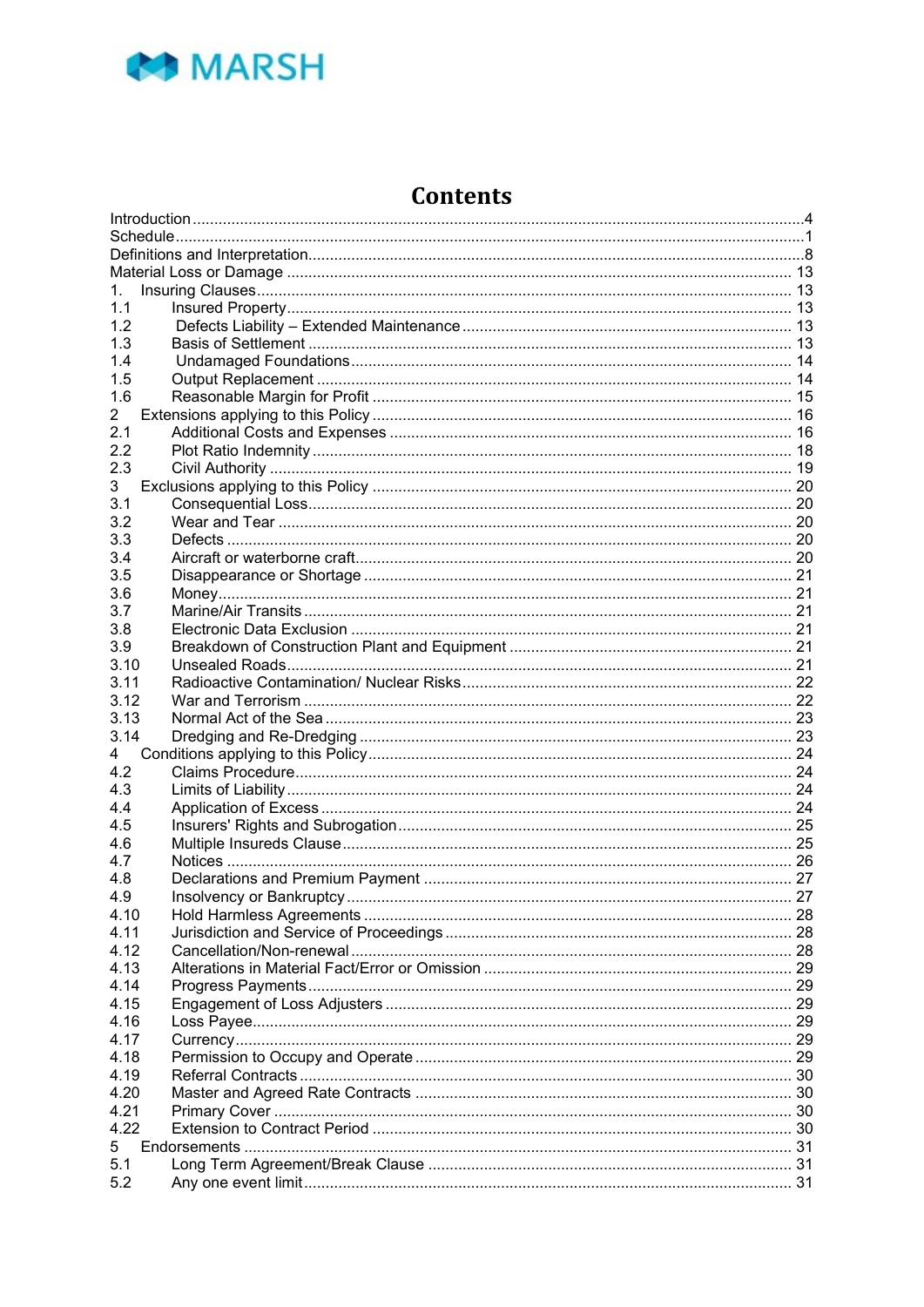

| 5.3  |  |
|------|--|
| 5.4  |  |
| 5.5  |  |
| 5.6  |  |
| 5.7  |  |
| 5.8  |  |
| 5.9  |  |
| 5.10 |  |
| 5.11 |  |
| 5.12 |  |
|      |  |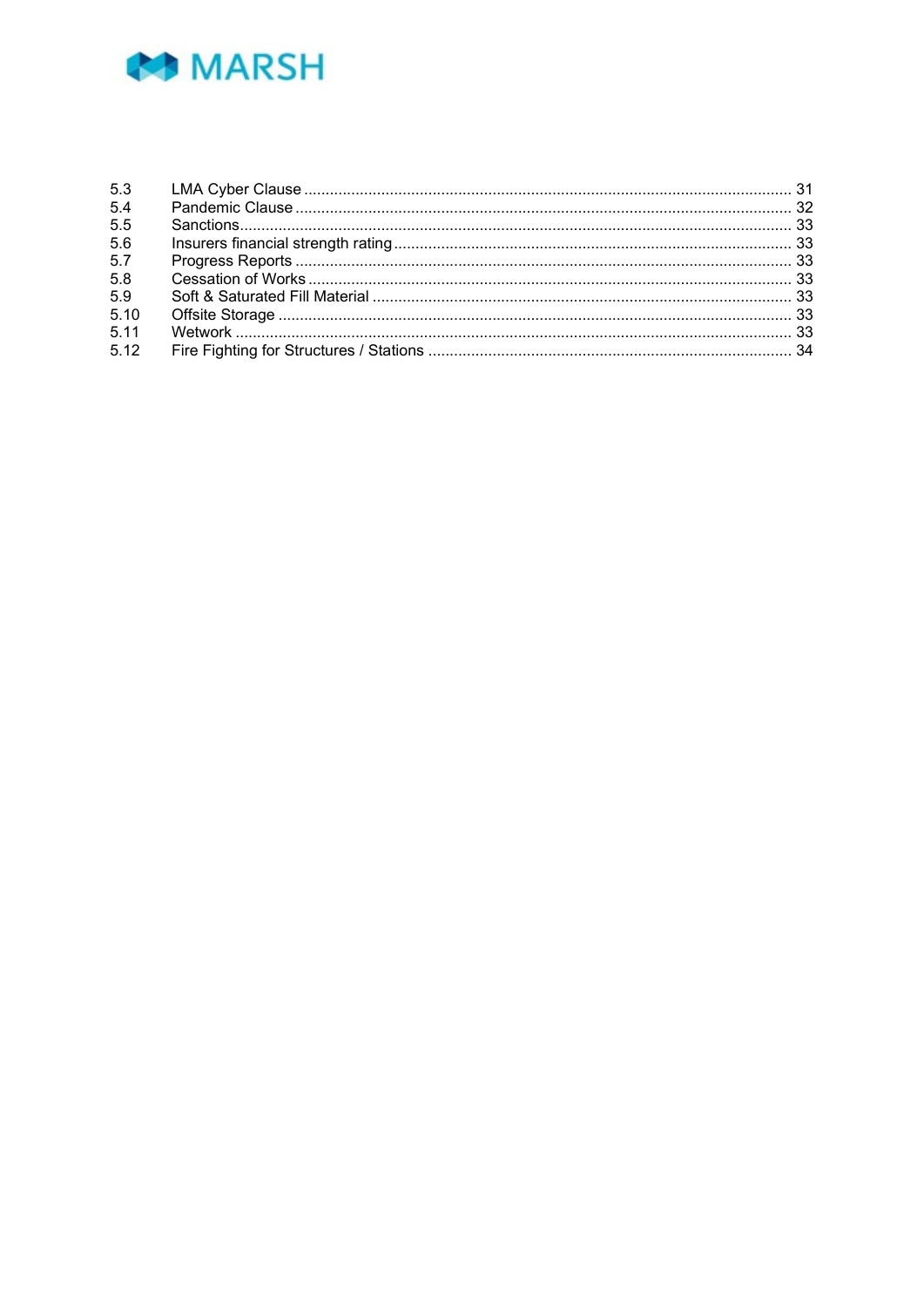

# **Construction Material Damage - Annual Insurance Policy**

# <span id="page-3-0"></span>**Introduction**

In consideration of the Named Insured having paid or agreed to pay the Premium, the Insurers agree to indemnify the Insured in the manner and to the extent provided herein, subject always to the Limits and Sub-limits of Liability, Conditions, Exclusions and other terms of or any Endorsements to this Policy.

The liability of all of the Insurers collectively will in no case exceed the Limits of Liability and Sublimits stated in the Schedule or elsewhere in this Policy. Furthermore, the liability of each of the Insurers individually will in no case exceed the proportion set against each Insurer's name below.

Signed for and on behalf of the Insurers:

| <b>Insurers</b>                                    | Policy No.   | <b>Proportion % Signature</b> | <b>Place</b> | <b>Date</b> |
|----------------------------------------------------|--------------|-------------------------------|--------------|-------------|
| <b>Great Lakes Insurance SE</b>                    | F04058262020 | 40                            |              |             |
| <b>Allied World Assurance</b><br>Company Ltd.      |              | 25                            |              |             |
| Axis Insurance                                     |              | 20                            |              |             |
| Helvetia Insurance Company                         |              | 7.5                           |              |             |
| <b>International General</b><br>Insurance Co. Ltd. |              | 7.5                           |              |             |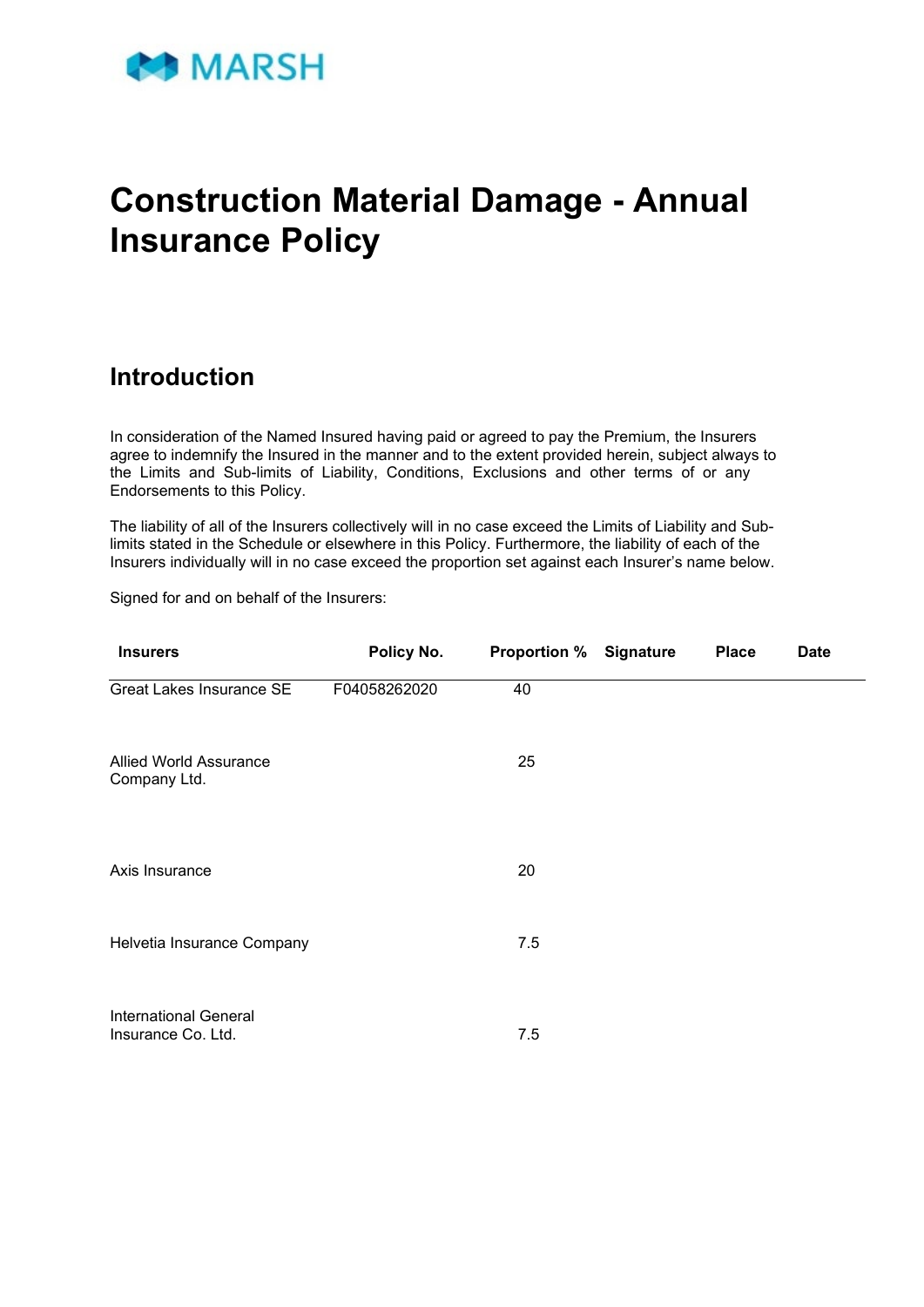

# <span id="page-4-0"></span>**Schedule**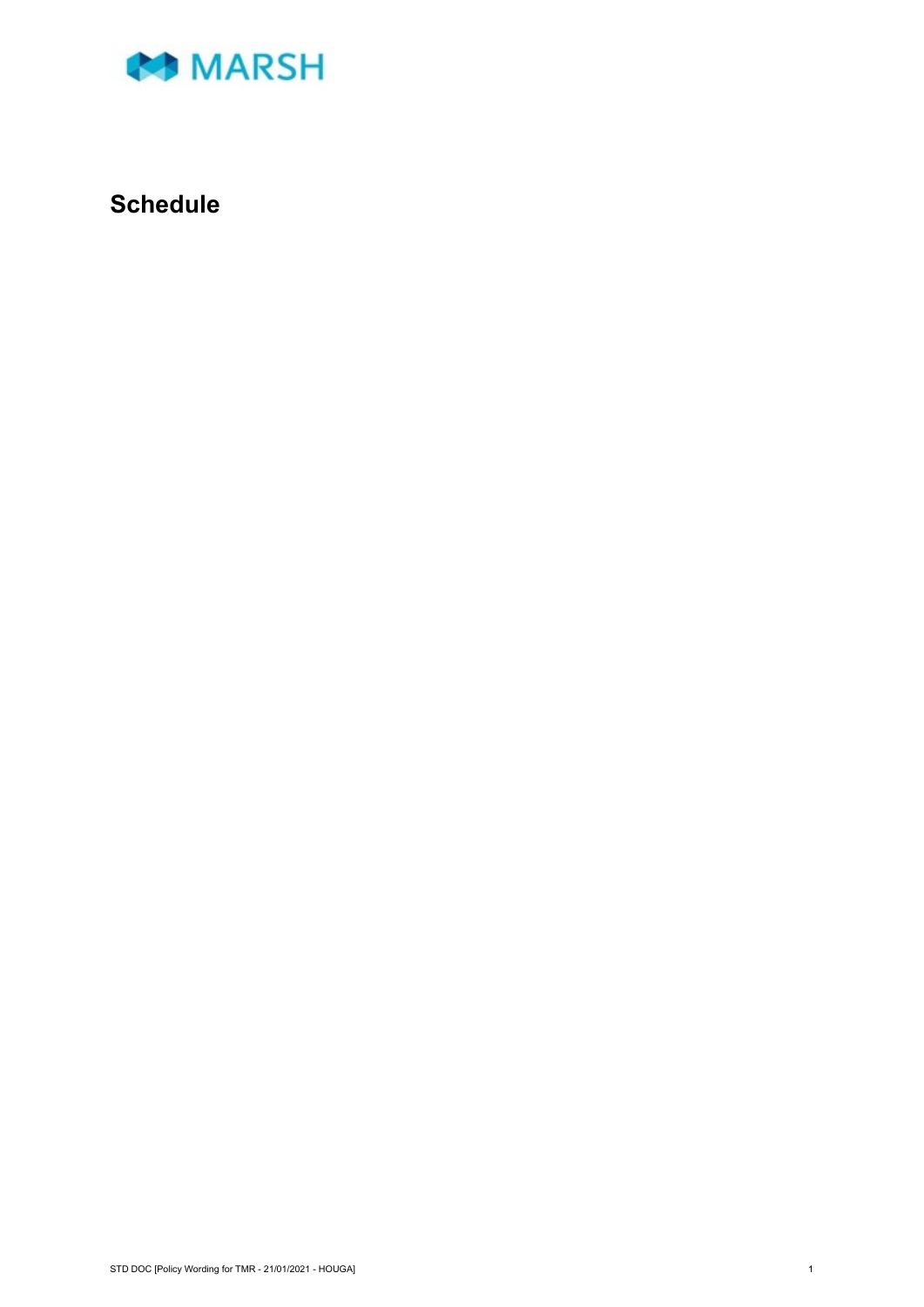

| <b>NAMED INSURED</b>      | The State of Queensland represented by the Department of<br>Transport and Main Roads (including its RoadTek division),<br>Queensland Rail Limited, Queensland Rail Transit Authority.                                        |  |  |
|---------------------------|------------------------------------------------------------------------------------------------------------------------------------------------------------------------------------------------------------------------------|--|--|
|                           | Any Prime Contractor                                                                                                                                                                                                         |  |  |
|                           | Queensland Motorways Pty Limited and all other Queensland<br>Government agencies, bodies or Government Owned Corporations;                                                                                                   |  |  |
|                           | Any alliance partner, sub alliance partner, alliance participant and<br>sub alliance participant.                                                                                                                            |  |  |
| <b>OTHER INSUREDS</b>     | This Policy also insures other parties as specified in the definition of<br>the Insured herein.                                                                                                                              |  |  |
| <b>ABN AND ITC</b>        | ITC% is 100<br>ABN 39 407 690 291                                                                                                                                                                                            |  |  |
| <b>INSURED OPERATIONS</b> | <b>Contracts commenced during the Period of Insurance Basis</b>                                                                                                                                                              |  |  |
|                           | All Contracts of any kind or description undertaken by or on behalf of<br>the Named Insured and commenced during the Period of Insurance,<br>however, Referral Contracts are subject to Referral Criteria condition<br>4.19. |  |  |
| <b>REFERRAL CONTRACTS</b> | Are those Contract types listed below where the insurers will grant<br>interim cover as per Referral Criteria Condition                                                                                                      |  |  |
|                           | any Contract that includes bridge work where the Contract<br>(a)<br>Value for any single bridge structure exceeds \$30,000,000                                                                                               |  |  |
|                           | Any Contract that includes Wetworks and/or Marine Contracts<br>(b)<br>where the Contract Value for any Wetworks or Marine<br>Contracts exceeds \$10,000,000                                                                  |  |  |
|                           | any Contract that includes Tunnelling Work where the Contract<br>(c)<br>Value for single tunnel structure exceeds \$10,000,000                                                                                               |  |  |
|                           | any Contract where the total Contract Value exceeds<br>(d)<br>\$100,000,000                                                                                                                                                  |  |  |
|                           | (e) Any contract where the original estimated Construction Period<br>for a Contract exceeds 36 months                                                                                                                        |  |  |
|                           | For the purpose of the Referral Criteria Condition, the Contract<br>Values stated above shall be the estimated Contract Value at the<br>commencement of the contract.                                                        |  |  |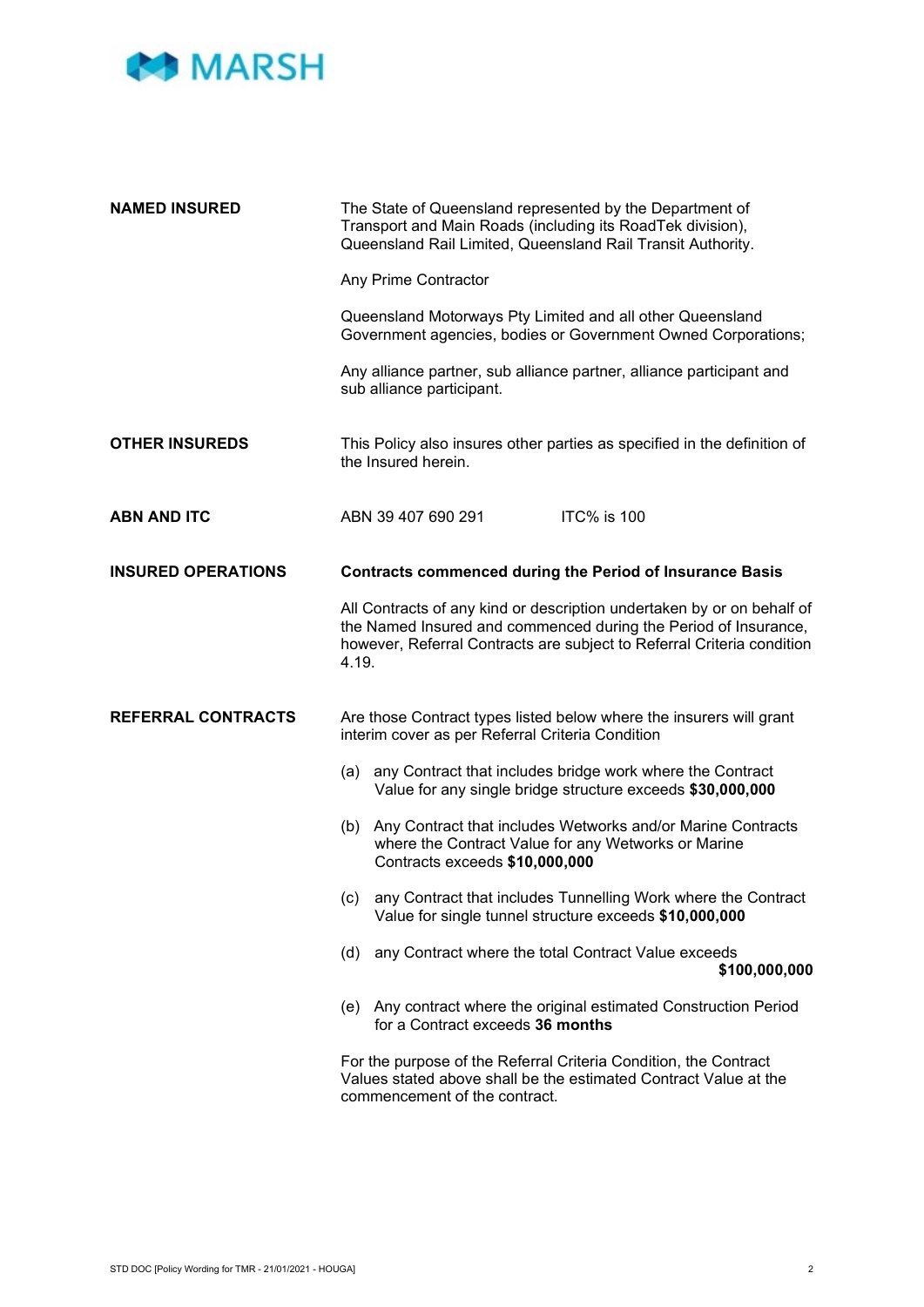

| <b>PERIOD OF INSURANCE</b>                                                                                                                                                                                       | From: 31 December 2020 at 4 PM Local Time (QLD).                                                                                                                                                                                                                                                 |                                                                                                                                                                                                                                                                                       |               |
|------------------------------------------------------------------------------------------------------------------------------------------------------------------------------------------------------------------|--------------------------------------------------------------------------------------------------------------------------------------------------------------------------------------------------------------------------------------------------------------------------------------------------|---------------------------------------------------------------------------------------------------------------------------------------------------------------------------------------------------------------------------------------------------------------------------------------|---------------|
|                                                                                                                                                                                                                  | To:                                                                                                                                                                                                                                                                                              | 31 December 2023 at 4 PM Local Time (QLD).                                                                                                                                                                                                                                            |               |
| <b>DEFECTS LIABILITY</b><br><b>PERIOD</b><br><b>TERRITORIAL LIMITS</b>                                                                                                                                           | 24 months any one Contract in respect of the original Defects<br>Liability Period.<br>Anywhere in Australia, including cover for Insured Property whilst in                                                                                                                                      |                                                                                                                                                                                                                                                                                       |               |
|                                                                                                                                                                                                                  |                                                                                                                                                                                                                                                                                                  | storage and in transit                                                                                                                                                                                                                                                                |               |
| <b>SCOPE OF COVER</b><br><b>Insured Property</b>                                                                                                                                                                 |                                                                                                                                                                                                                                                                                                  |                                                                                                                                                                                                                                                                                       |               |
|                                                                                                                                                                                                                  |                                                                                                                                                                                                                                                                                                  | The Insurers will indemnify the Insured in accordance with the Basis<br>of Settlement, against Damage to the Insured Property from a cause<br>not specifically excluded, occurring at the Project Site or in transit<br>within the Territorial Limits during the Construction Period. |               |
|                                                                                                                                                                                                                  |                                                                                                                                                                                                                                                                                                  | <b>Defects Liability (Extended Maintenance)</b>                                                                                                                                                                                                                                       |               |
|                                                                                                                                                                                                                  | It is agreed and understood that otherwise subject to the terms,<br>exclusions, provisions and conditions contained in the Policy or<br>endorsed thereon this insurance shall be extended for the<br>maintenance period specified hereunder to cover loss of or damage<br>to the contract works. |                                                                                                                                                                                                                                                                                       |               |
|                                                                                                                                                                                                                  | $-$ caused by weather perils and/or the insured contractor(s) in the<br>course of the operations carried out for the purpose of complying<br>with the obligations under the maintenance provisions of the<br>contract,                                                                           |                                                                                                                                                                                                                                                                                       |               |
|                                                                                                                                                                                                                  | - occurring during the maintenance period provided such loss or<br>damage was caused on the site during the construction period<br>before the certificate of completion for the lost or damaged section<br>was issued.                                                                           |                                                                                                                                                                                                                                                                                       |               |
|                                                                                                                                                                                                                  |                                                                                                                                                                                                                                                                                                  |                                                                                                                                                                                                                                                                                       |               |
| <b>LIMITS OF LIABILITY</b>                                                                                                                                                                                       |                                                                                                                                                                                                                                                                                                  | Limit of Liability any one Event any one Worksite:                                                                                                                                                                                                                                    |               |
|                                                                                                                                                                                                                  | 1.                                                                                                                                                                                                                                                                                               | <b>Contract Works</b>                                                                                                                                                                                                                                                                 | \$100,000,000 |
|                                                                                                                                                                                                                  | 2.                                                                                                                                                                                                                                                                                               | <b>Existing Property</b>                                                                                                                                                                                                                                                              | \$1,000,000   |
|                                                                                                                                                                                                                  | 3.                                                                                                                                                                                                                                                                                               | <b>Construction Plant and Equipment</b>                                                                                                                                                                                                                                               | Not Insured   |
|                                                                                                                                                                                                                  | 4.                                                                                                                                                                                                                                                                                               | Escalation/Variation                                                                                                                                                                                                                                                                  | 15%           |
| The liability of Insurers will be further limited in respect of any one<br>Event at any one Worksite as set out in the Sub-limits below (sub-<br>limits will apply in addition to the above Limits of Liability) |                                                                                                                                                                                                                                                                                                  |                                                                                                                                                                                                                                                                                       |               |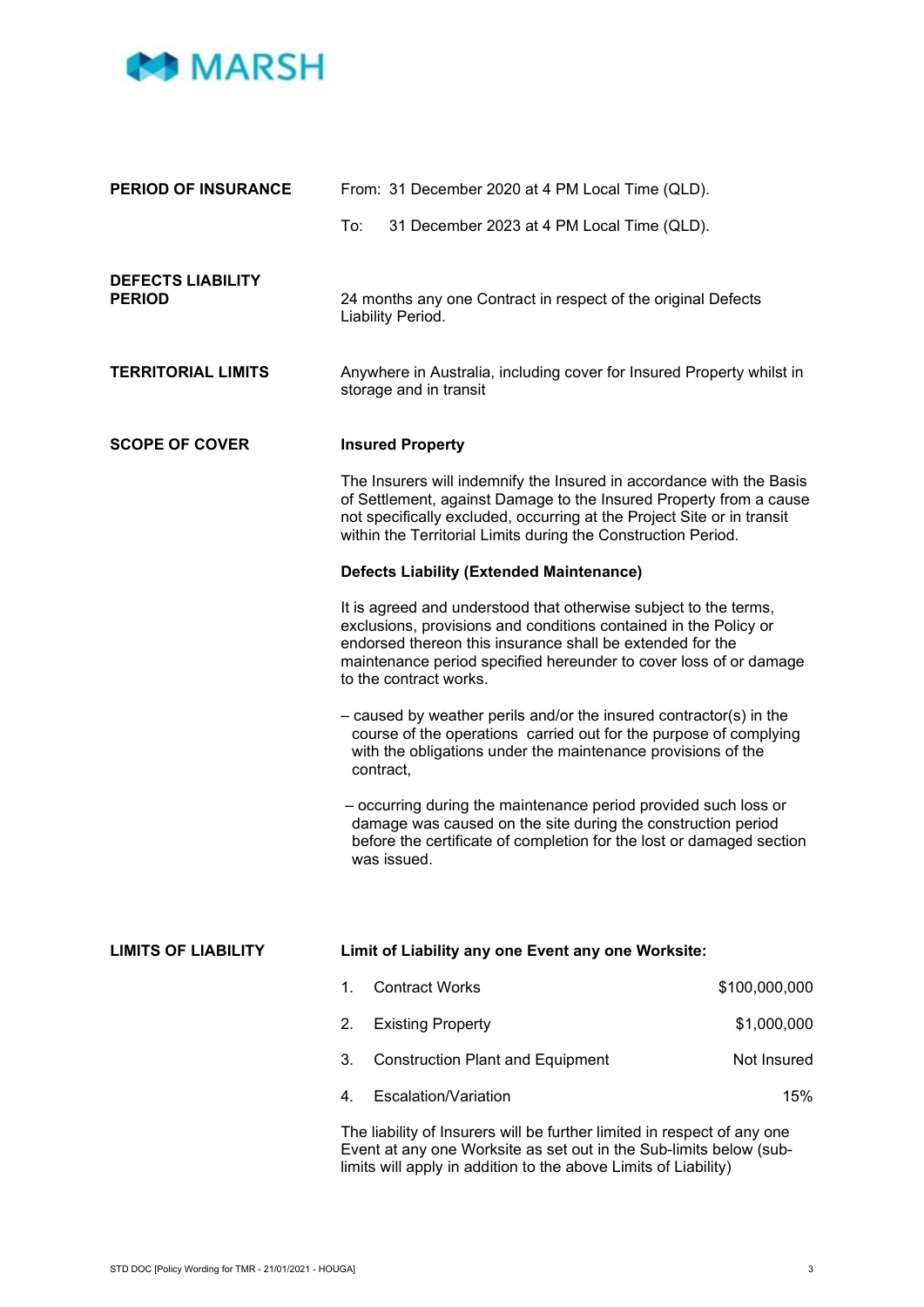

### **Sub-limits of Liability**

| $2.1$ (a) (i)                                                                                                                                                                                                                                               | <b>Removal of Debris</b>                                               |              |  |  |
|-------------------------------------------------------------------------------------------------------------------------------------------------------------------------------------------------------------------------------------------------------------|------------------------------------------------------------------------|--------------|--|--|
|                                                                                                                                                                                                                                                             | 10% of contract value with maximum of                                  | \$10,000,000 |  |  |
|                                                                                                                                                                                                                                                             | 2.1 (a) (ii) Temporary Protection                                      | \$4,000,000  |  |  |
|                                                                                                                                                                                                                                                             | 2.1 (a) (iii) Shoring and Propping                                     | \$4,000,000  |  |  |
| 2.1(b)                                                                                                                                                                                                                                                      | <b>Expediting Expenses</b><br>(but not exceeding 150% of normal costs) | \$1,000,000  |  |  |
| 2.1(c)                                                                                                                                                                                                                                                      | <b>Professional Fees</b><br>10% of contract value with maximum of      | \$10,000,000 |  |  |
| $2.1$ (d)                                                                                                                                                                                                                                                   | <b>Mitigation Expenses</b>                                             | \$2,500,000  |  |  |
| 2.1(e)                                                                                                                                                                                                                                                      | Government Fees                                                        | \$1,000,000  |  |  |
| 2.1(f)                                                                                                                                                                                                                                                      | <b>Inflation Protection</b>                                            | \$1,000,000  |  |  |
| 2.1(g)                                                                                                                                                                                                                                                      | Sue and Labour                                                         | \$2,500,000  |  |  |
| 2.1(h)                                                                                                                                                                                                                                                      | <b>Claims Preparation Costs</b>                                        | \$500,000    |  |  |
|                                                                                                                                                                                                                                                             | The following Sub-Limits are included within the Limit of Liability:   |              |  |  |
| Bridge Works (any one Event any one Contract)<br>\$30,000,000                                                                                                                                                                                               |                                                                        |              |  |  |
| Tunnelling Works (any one Event any one Contract)<br>\$10,000,000                                                                                                                                                                                           |                                                                        |              |  |  |
| Wet Works (any one Event any one Contract)<br>\$10,000,000                                                                                                                                                                                                  |                                                                        |              |  |  |
| Cyclone and Flood (any one Event any one Contract)<br>Flood meaning flood of any kind                                                                                                                                                                       |                                                                        |              |  |  |
| 25% of the estimated contract value at award or as endorsed on the<br>Policy during the Policy Period subject to a minimum of AUD<br>2,500,000 and a maximum of AUD 20,000,000 each and every loss<br>and in the project aggregate for each insured project |                                                                        |              |  |  |
|                                                                                                                                                                                                                                                             | Insured Property whilst in transit<br>\$3,000,000                      |              |  |  |
| Offsite Storage                                                                                                                                                                                                                                             |                                                                        | \$5,000,000  |  |  |

Electronic Data Reinstatement \$100,000

**UNSEALED ROADS**

Each Event in respect of each Contract - 3.0 klms per section and 5.0 klms in the aggregate per project.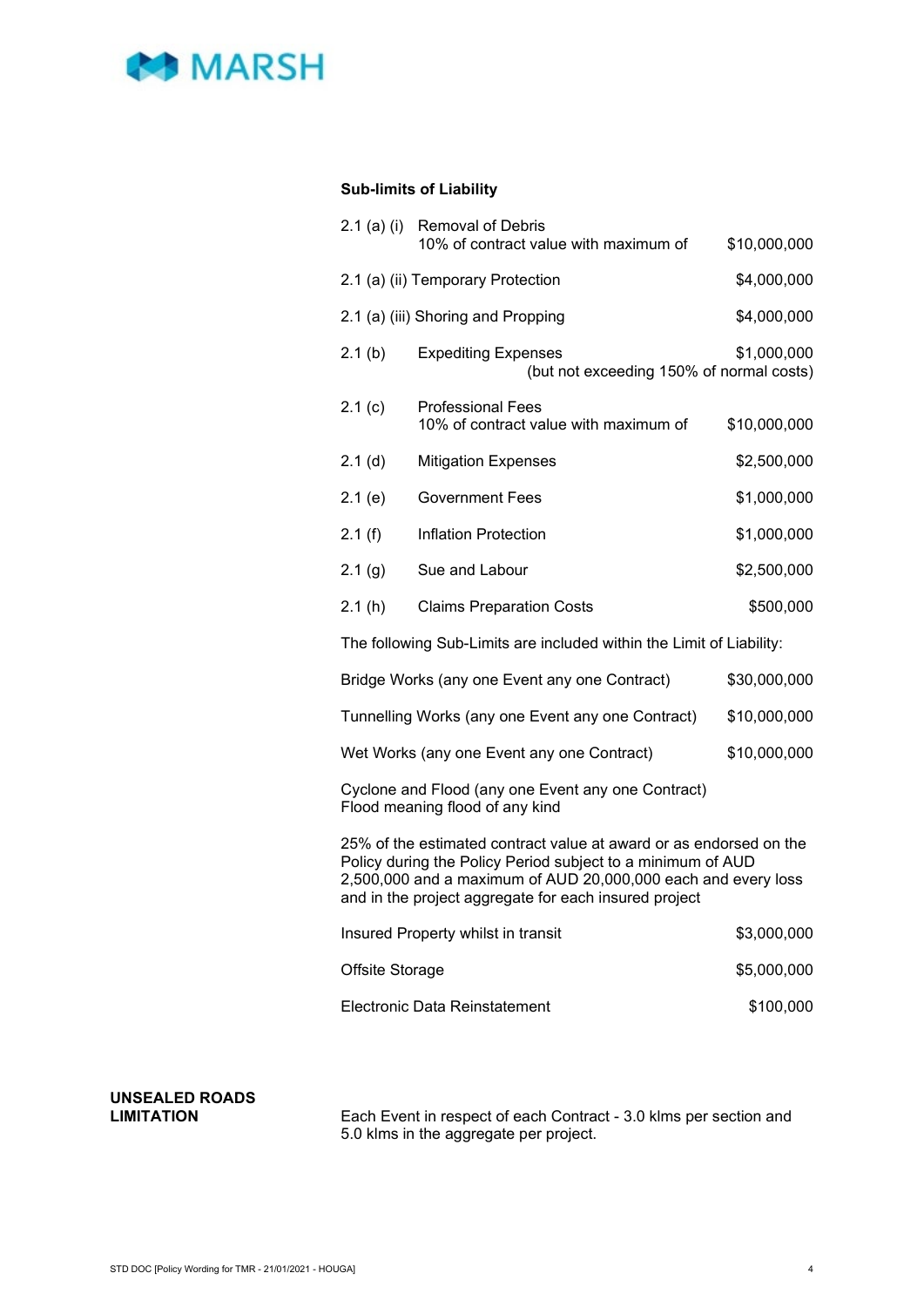

#### **BASIS OF SETTLEMENT** Reinstatement Value

**EXCESSES** Per table below:

| <b>Excess Category</b>                                  | <b>Original Estimated Contract Value (ECV)</b> |                |                                                                                                                                                                                                                                  |                  |  |
|---------------------------------------------------------|------------------------------------------------|----------------|----------------------------------------------------------------------------------------------------------------------------------------------------------------------------------------------------------------------------------|------------------|--|
|                                                         | 0 to \$5M                                      | >\$5M to \$10M | >\$10M to \$50M                                                                                                                                                                                                                  | >\$50M to \$100M |  |
| Earthquake subsidence<br>and collapse                   | \$20,000                                       | \$50,000       | \$100,000                                                                                                                                                                                                                        | \$100,000        |  |
| <b>Wetwork Contracts</b>                                | \$20,000                                       | \$100,000      | na                                                                                                                                                                                                                               | na               |  |
| Named Cyclone and<br><b>Tropical Rain</b><br>Depression | 10% of CV to a<br>max of \$200,000             | \$250,000      | 5% VARTOL subject to a minimum of<br>AUD500, 000 and a maximum of<br>AUD 1,000,000 for projects over<br>AUD10, 000,000 estimated contract<br>value at award.<br>VARTOL meaning value of works at<br>risk at the time of the loss |                  |  |
| Flood                                                   | 10% of CV to a<br>max of \$200,000             | \$250,000      |                                                                                                                                                                                                                                  |                  |  |
| Storm, Tempest, Rain                                    | 10% of CV to a<br>max of \$200,000             | \$250,000      |                                                                                                                                                                                                                                  |                  |  |
| <b>Tunnelling Contracts</b>                             | \$100,000                                      | \$250,000      | na                                                                                                                                                                                                                               | na               |  |
| LEG 2/96 Defects<br>Claims                              | \$100,000                                      | \$250,000      | \$250,000                                                                                                                                                                                                                        | \$250,000        |  |
| LEG 3/06 Defects<br>Claims                              | \$250,000                                      | \$500,000      | \$500,000                                                                                                                                                                                                                        | \$500,000        |  |
| No LEG 3 cover for<br>Pavements                         |                                                |                |                                                                                                                                                                                                                                  |                  |  |
| All other claims                                        | \$15,000                                       | \$25,000       | \$50,000                                                                                                                                                                                                                         | \$75,000         |  |

#### **NOMINEE FOR INSURERS' NOTICES**

**Nominee**

The Queensland State Manager Marsh JLT Specialty Construction 111 Eagle Street Brisbane 4000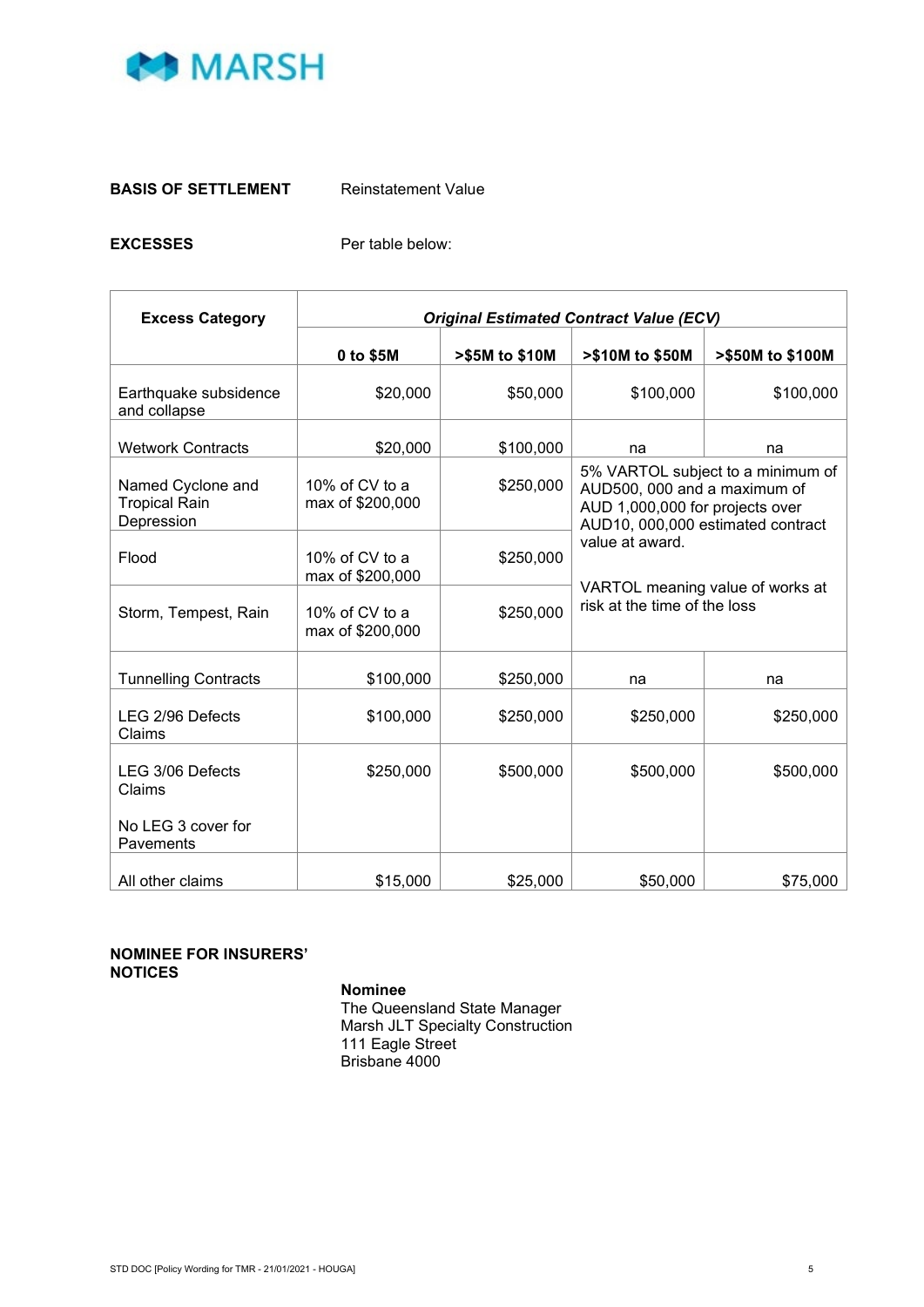

**NOMINEE FOR LEGAL SERVICE**

The Claims Manager of the Insurer stated in the Schedule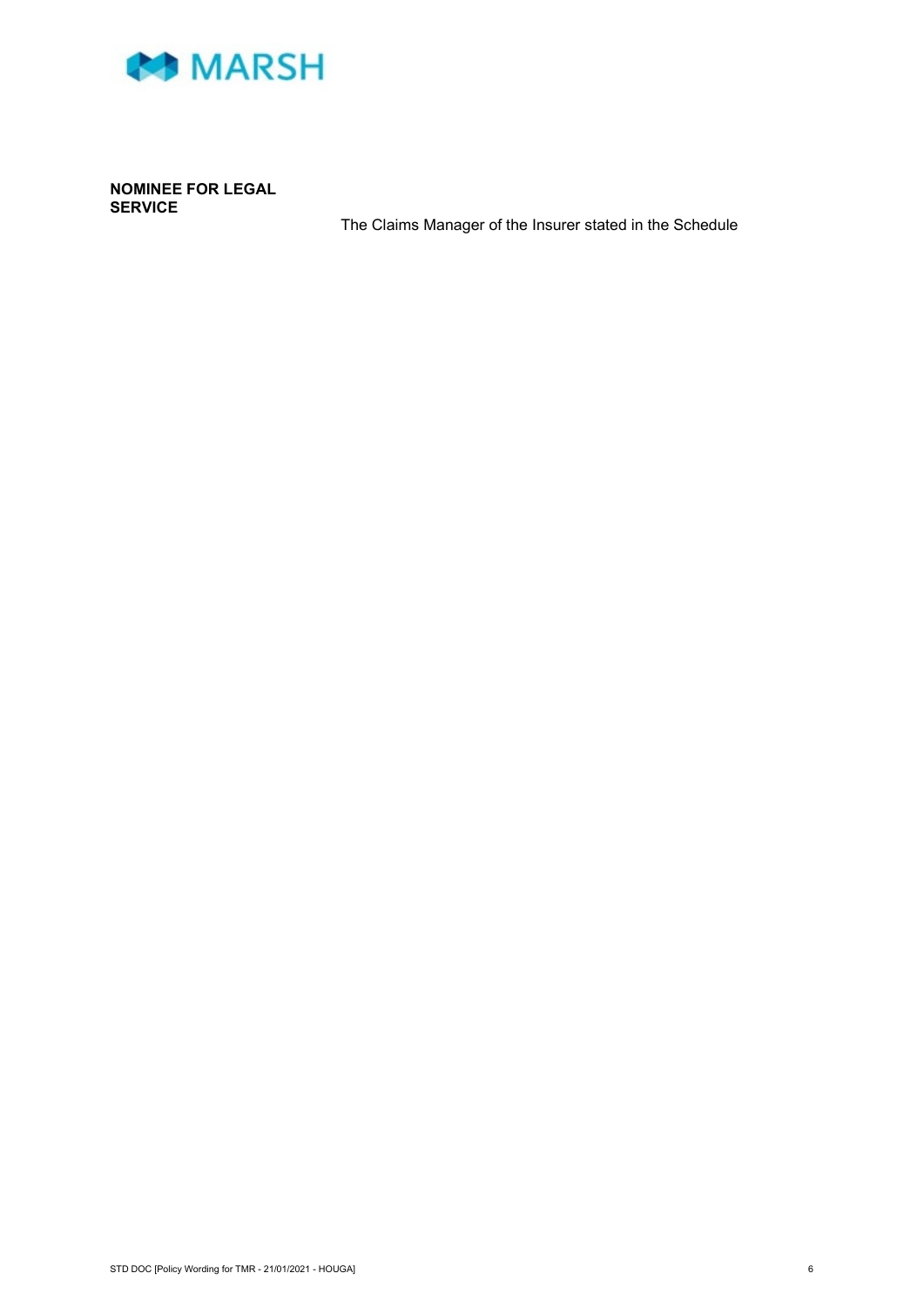

| <b>AGREED LOSS</b><br><b>ADJUSTER(S)</b>               | Claims shall be adjusted with the following company(ies) or as<br>otherwise agreed by the Insured and the Insurers:<br><b>Charles Taylor Adjusting</b><br>Crawford and Company (Australia)<br>Cunningham Lindsay<br>Furthermore, Claims under this Policy may be prepared by and on<br>behalf of the Insured with the assistance of Marsh in accordance with<br>Extension 2.1(h).                                                                                                                                             |  |
|--------------------------------------------------------|-------------------------------------------------------------------------------------------------------------------------------------------------------------------------------------------------------------------------------------------------------------------------------------------------------------------------------------------------------------------------------------------------------------------------------------------------------------------------------------------------------------------------------|--|
| <b>LOSS PAYEE</b>                                      | Named Insured or as they may authorise by the Named Insured                                                                                                                                                                                                                                                                                                                                                                                                                                                                   |  |
| <b>POLICY WORDING</b>                                  | Department of Transport and Main Roads (QId), Principal Arranged<br>Insurance (PAI), Contract Works (Material Damage)                                                                                                                                                                                                                                                                                                                                                                                                         |  |
| <b>ENDORSEMENTS</b>                                    | <b>LMA Cyber Clause</b><br>$\blacksquare$<br><b>Pandemic Clause</b><br>Insurers Financial Strength Rating<br>$\blacksquare$<br>Progress Reports<br><b>Cessation of Works</b><br>Soft & Saturated Fill Material<br>$\blacksquare$<br>Offsite Storage<br>Wetworks<br>Fire Fighting for Structures/Stations<br>Long Term Agreement/Beak Clause<br>Any one event clause<br>Amended long Term Agreement<br>$\sim$ 100 $\mu$<br>Amended Unsealed Roads Clause<br>$\blacksquare$<br>Sub limit for Strikes, Riots and Civil Commotion |  |
| <b>PAYMENTS TERMS AND</b><br><b>PREMIUM ADJUSTMENT</b> | 80% Deposit premium plus stamp duty (as applicable).                                                                                                                                                                                                                                                                                                                                                                                                                                                                          |  |

**PREMIUM** As agreed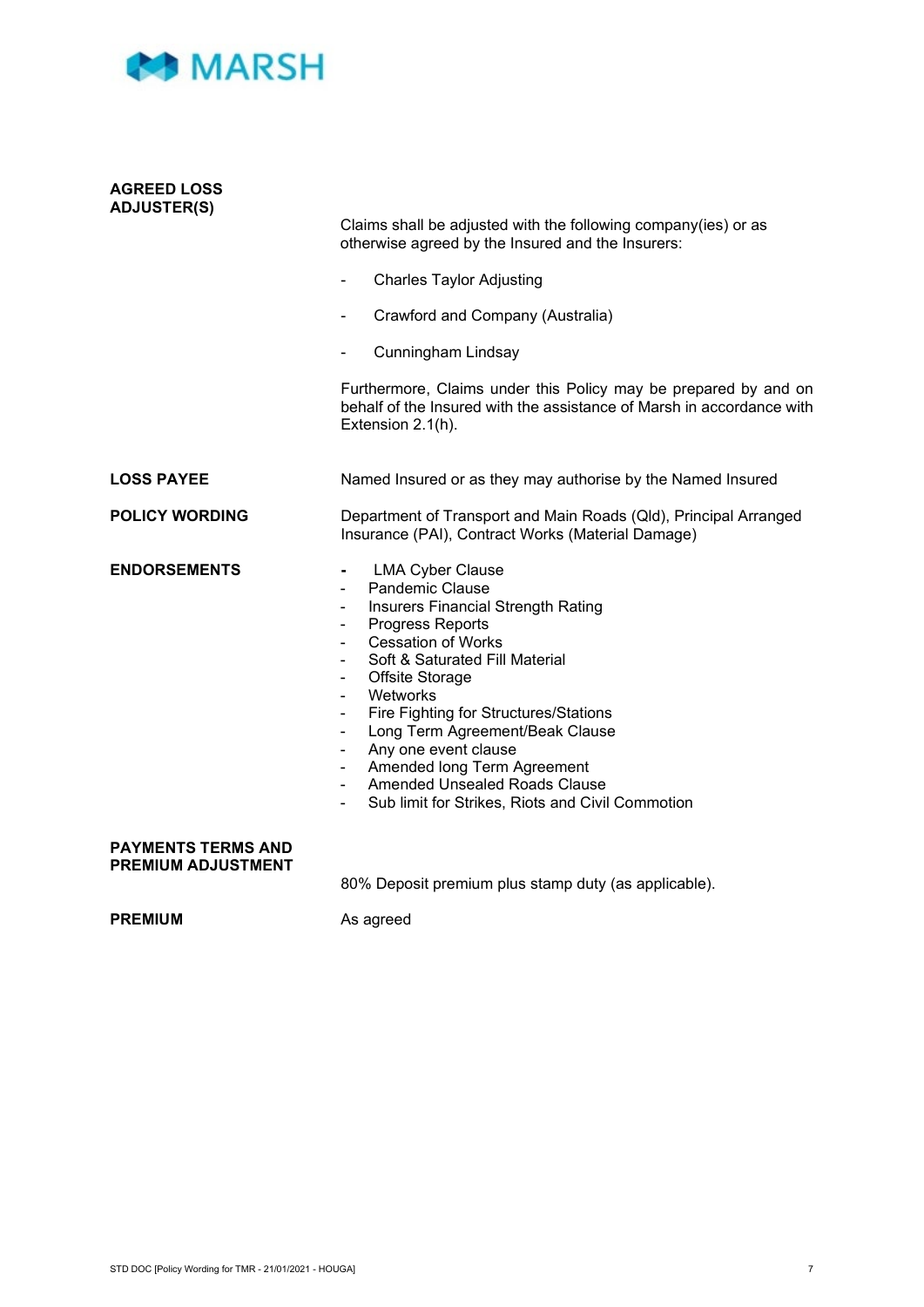

# <span id="page-11-0"></span>**Definitions and Interpretation**

The following Definitions apply to this Policy.

**Aircraft** means any vessel, craft or thing made or intended to fly or move in or through the atmosphere or space.

**Computer Virus** means a set of corrupting, harmful or otherwise unauthorised instructions or code including a set of maliciously introduced unauthorised instructions or code, programmatic or otherwise, that propagate themselves through a computer system or network of whatsoever nature. Computer Virus includes but is not limited to 'trojan horses', 'worms' and 'time or logic bombs'.

**Construction Period** means the period commencing with the entering into of each Contract provided such Contract is entered into during the Period of Insurance, until in accordance with the obligations of the Insured under such Contract:

- i. the Contract Works have been formally accepted in their entirety by the principal/owner notwithstanding the fact that portions of the Contract(s) may have been handed over, put into use and accepted by the principal/owner prior to that time, including any Performance Testing Periods; or
- ii. with respect to each separable portion of the Contract Works, the time it is taken over and put into use by the principal/owner, including any Performance Testing Periods.

In the event of this Policy being cancelled or not renewed, coverage shall continue subject to the same terms and conditions, in respect of all Contract(s) commenced prior to the date of such cancellation or non-renewal and shall remain in force until:

- 1. in accordance with i or ii above; or
- 2. the Named Insured formally advises the Insurer that the Contract(s) have been insured elsewhere;

whichever occurs first.

**Contract** means all works, contracts or agreements including early contractor involvement undertaken by or on behalf of the Insured in connection with the Insured Operations.

**Contract Value** means the total value of work and construction costs incurred by or on behalf of the Insured in respect of the Contract Works and includes the value of principal supplied and other free supplied materials (if required to be insured under the Contract).

**Damage** means physical loss, destruction or damage with the word Damaged having a corresponding meaning.

**Defects Claims** means claims resulting from faulty material, workmanship, design, plan or specification.

**Defects Liability Period** means the duration of the defects liability period of each Contract during which an Insured is obliged or legally liable to rectify defects, shrinkages, errors, omissions or other faults and/or to complete the maintenance or other obligations under such Contract. This period shall not exceed the Defects Liability Period stated in the Schedule in respect of any one Contract.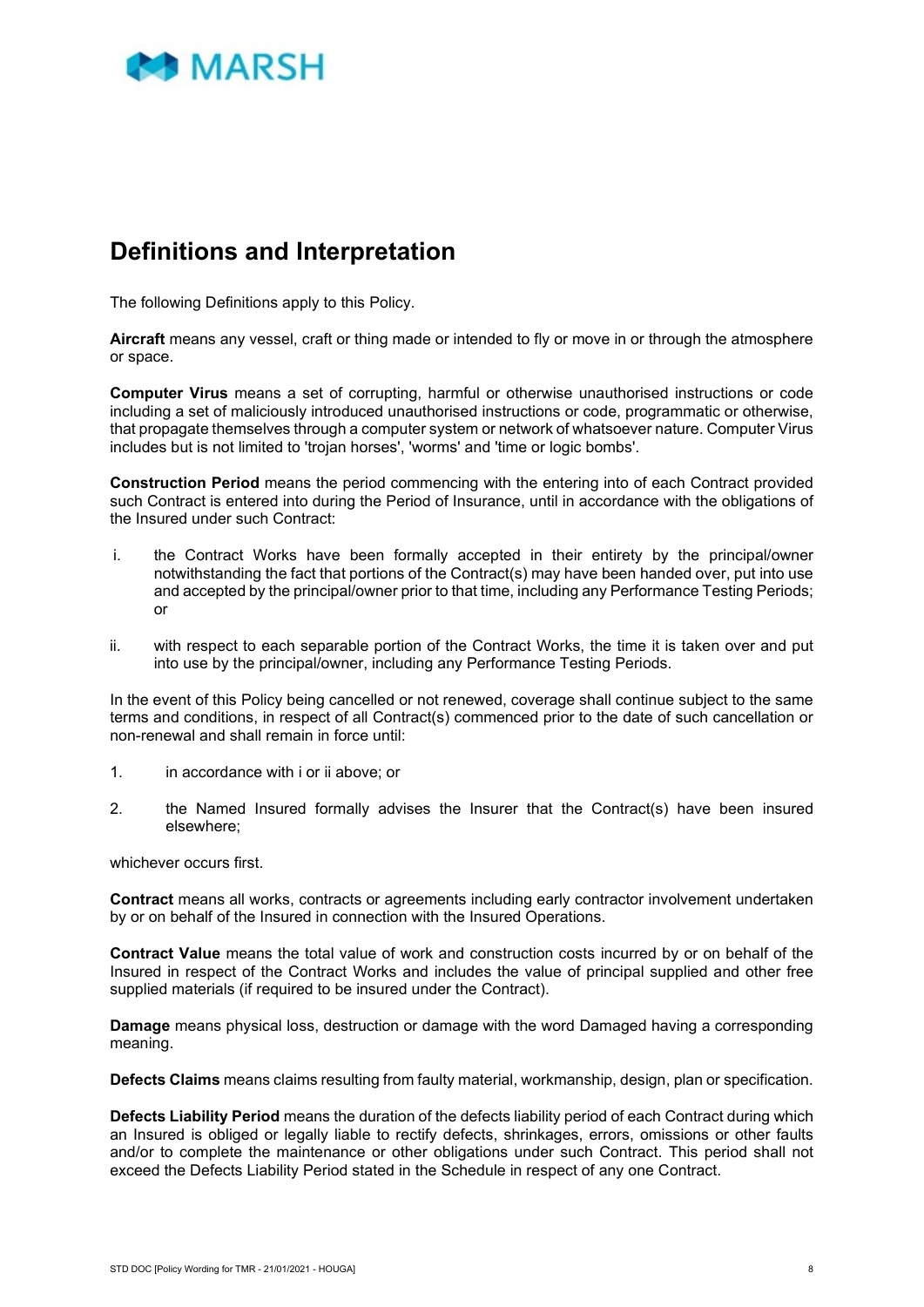

Where the Contract provides for the Defects Liability Period to be extended upon rectification of a defect, the Defects Liability Period in respect of the rectification can be extended up to a maximum of 24 months following completion of the rectification works.

Where any rectification work is commissioned prior to the expiration of the Defects Liability Period the coverage provided under Insuring Clause 1.2 of this policy shall continue until such rectification work has been completed and accepted by the Named Insured but not exceeding 12 months from the start of such rectification work.

**Defined Peril** means, for the purposes of Exclusion 3.8, fire and explosion.

**Electronic Data** means facts, concepts and information converted to a form useable for communications, interpretation or processing by electronic and electromechanical data processing or electronically controlled equipment and includes programmes, software and other coded instructions for the processing and manipulation of data or the direction and manipulation of such equipment.

**Event** means an occurrence or series of occurrences consequent upon or attributable to one source or original cause.

**Flood** means inundation following the escape of water from the normal confines of any lake, reservoir, dam, river, creek or navigable canal, but does not mean inundation by water from fixed apparatus, fixed tanks or fixed pipes.

#### **Indemnity Value** means:

- i. where the Damage to property can be repaired, the cost necessarily incurred to restore the property to its former state of serviceability, including the cost of dismantling and re-erection incurred for the purpose of effecting the repairs. Deductions will not be made for depreciation in respect of parts replaced, but the salvage value of such parts shall be taken into account;
- ii. where the property is totally destroyed, abandoned or cannot be satisfactorily repaired at a cost not exceeding the market value immediately before the Damage, the market value of the item at the time of the Event. If due to the nature of the property, it is not possible to readily ascertain a market value, the basis of settlement shall be the replacement cost of the damaged property less due allowance for depreciation taking into consideration the anticipated useful life of the property and the nature of its usage;

#### **Insured** means:

- i. the Named Insured;
- ii. any parent or subsidiary company (including subsidiaries thereof) of the Named Insured and any other organisation under the control of the Named Insured and over which it is exercising active management, whether now or hereafter incorporated;
- iii. any of the following persons or entities for whom or for which the insured parties under clauses i and ii above are obliged to arrange insurance by virtue of a contract or assumption of responsibility, but only to the extent required by such contract or assumed responsibility and in any event only for such coverage and Limits of Liability as provided in this Policy:
	- a. any principal or owner or agent of the principal or owner; or joint venture partner; or alliance participant;
	- b. any construction manager, superintendent or project manager;
	- c. any alliance partner, sub alliance partner, alliance participant and sub alliance participant;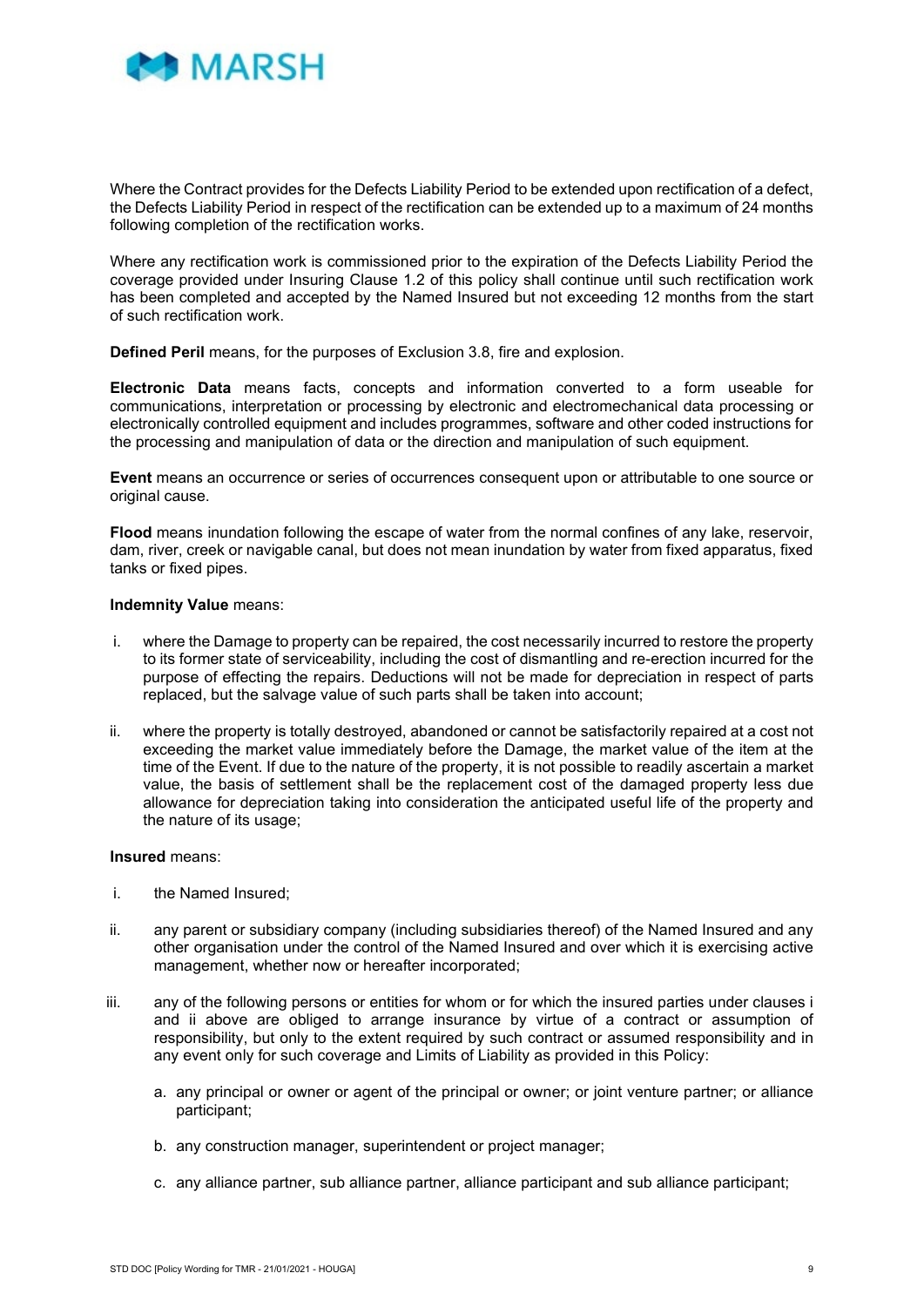

- d. any contractor or sub-contractor of any tier;
- e. any architect, engineer's authorised representative, surveyor or other professional consultant, but only in relation to their manual activities associated with the Insured Property and only whilst at the project site (such parties not being deemed to be contractors and sub-contractors in iii c above);
- f. any lessor, financier, mortgagee or trustee;
- g. any government body;
- h. suppliers whilst at the project site;
- iv. any director, executive officer, employee, contract staff or partner of any of the insureds under clauses i, ii or iii whilst acting as such;  $\Box \bullet$
- v. any office bearer or member of any social, sporting, safety, security, medical or welfare facility of any of the insureds under clauses i, ii, iii(a) iii(b) or iii(c) whilst acting as such; and

all for their respective rights and interests.

#### **Insured Property:**

- i. **Contract Works** means property of every description used or to be used in part of or incidental to or having any connection whatsoever with the Insured Operations. It shall include but not be limited to:
	- a. the whole of the works, whether permanent or temporary works, structures, materials and supplies including free supplied materials;
	- b. camp buildings, project buildings and all other temporary structures and their contents;
	- c. formwork, falsework, scaffolding, access platforms, hoardings, mouldings, and the like, whether the foregoing be consumable or reusable;
	- d. consumables, drawings and other documents;

but excluding Construction Plant and Equipment and Existing Property not specified above.

ii. **Existing Property** being existing structures, buildings, plant, stock, machinery, equipment supplies, contents and real property of every description either owned by the Named Insured or for which they assume responsibility, but only in respect of Events during the course of completing the Insured Operations.

#### iii. **Construction Plant and Equipment** means:

- a. all construction plant, tools and equipment of every description including spare parts;
- b. employees' tools and equipment and personal property;

Property described in clauses ib and ic is deemed to be Construction Plant and Equipment when situated at the Named Insured's premises or storage locations and provided the Named Insured has elected to cover Construction Plant and Equipment under this Policy against which an appropriate Limit of Liability is stated in the Schedule. Construction Plant and Equipment is specifically excluded under this Policy unless an amount is specified against this item in the Schedule.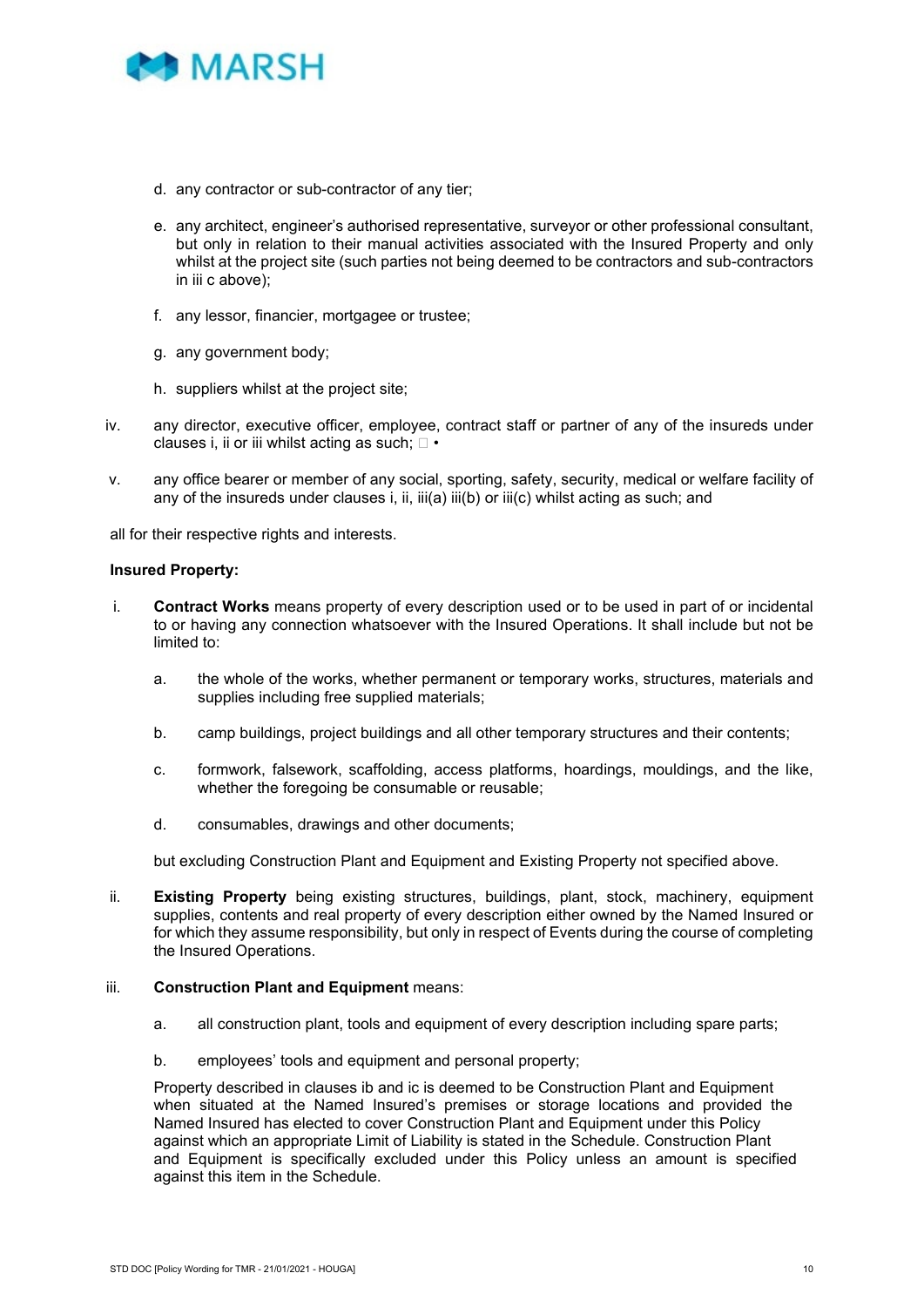

iv. Property defined in clauses i to iii shall refer to property owned by the Insured or for which they are responsible or have assumed responsibility prior to any Event for which a claim may be made hereunder, or for which the Insured has agreed to insure, or in which the Insured otherwise has an insurable interest.

**Local Time** which appears in the Schedule means the time at the Named Insured's principal location.

**Marine Contracts** means, any works relating to construction of pontoons, boat ramps, jetty upgrades, wharf repairs and/or offshore beacons in or over water.

**Named Cyclone** means a storm which is declared a tropical cyclone by the Australian Bureau of Meteorology.

**Normal Action of the Sea** means the state of the sea, which manifests itself up to number 8 on the Beaufort scale, or the state of the tides, current and wave action of the sea, which must be statistically expected to occur once during a 20 year period, whichever is the more onerous.

**Offsite Storage** means locations where the Insured stores Insured Property away from where the works are being undertaken.

**Pavement** means the road pavement layers forming the roadway including but not limited to wearing course, base, subbase and underlying ground improvements.

**Performance Testing Period** means the period for the testing and/or commissioning of the Contracts Works or any of its component parts and begins when 'live load' is introduced, including the use of feedstock or other materials for processing or other media to simulate working Conditions and in the case of electrical motors, electrical generating, transforming, converting or rectifying plant or machinery, connection to a grid or other load circuit, or as more particularly described in a Contract, and ends at the completion of testing and commissioning under the Contract.

Where Performance Testing is performed in stages any periods between the applications of 'live Load' are not considered to be part of the Performance Testing Period. Simple functionality tests without the application of 'live load' are not considered to be part of the Performance Testing Period.

#### **Reinstatement Value** means:

- i. where the Insured Property is lost or destroyed, the cost of replacement thereof by similar property in a condition equal to, but not better nor more extensive than, its condition when new;
- ii. where the Insured Property is Damaged and can be repaired, the cost necessarily incurred to restore the property to a condition substantially the same as, but not better nor more extensive than its condition when new, plus the cost of dismantling and re-erection incurred for the purpose of effecting the repairs
- iii. in the case of physical loss or damage to electronic data processing media, notwithstanding any provision to the contrary within this Policy or any Endorsement thereto, the cost to repair, replace or restore such media to the condition that existed immediately prior to such loss or damage, including the cost of reproducing any Electronic Data contained thereon, providing such media is repaired, replaced or restored. Such cost of reproduction shall include all reasonable and necessary amounts, not to exceed the amount stated in the Schedule (if any) for any one Event, incurred by the Insured in recreating, gathering and assembling such Electronic Data. If the media is not repaired, replaced or restored the basis of valuation shall be the cost of the blank media. However this Policy does not insure any amount pertaining to the value of such Electronic Data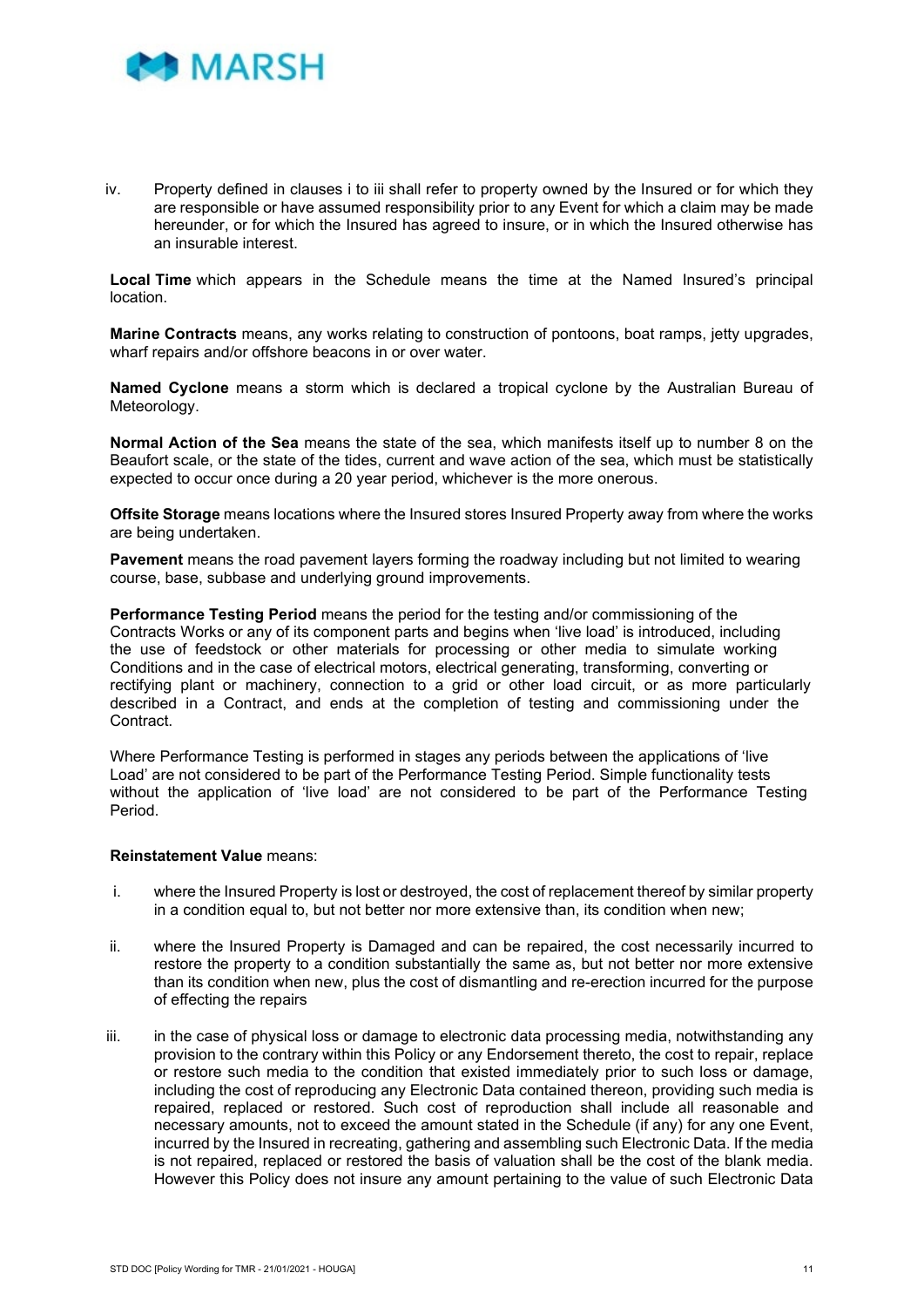

to the Insured or any other party, even if such Electronic Data cannot be recreated, gathered or assembled.

This Reinstatement Value iii does not override any applicable cyber clause.

**Storm** means disturbance of the atmosphere manifested by, for example, a sudden heavy rainfall, loud and disturbing thunder or lightning outbreaks.

**Structures** means any bridge, viaduct and other civil structure of any description, but does not mean road surfaces.

**Tempest** means an extensive current of wind rushing with great velocity and violence, especially one attended with rain, hail, snow or a violent storm

**Tunnelling** means the construction of underground passageways, subways and/or roads used for the movement of pedestrians or vehicular traffic that is open at both ends and is constructed by boring, drilling, excavating, or digging through the earth or any construction using horizontal directional drilling techniques. "Tunnel" does not include a structure constructed by open excavation and covering less than 250 metres in length which would be regarded as an intersection (or similar) rather than a cut and cover tunnel.

**Weather Perils** means storm and/or tempest and/or named cyclone and/or tsunami and/or rainwater and/or Flood, storm surge, wind driven water and ensuing flood.

**Wetwork** means work which is in, on or over standing water, permanent water, water in box culverts, 'Beds or Banks' including dry creek beds which flood annually. The definition extends up to 10 metres horizontally of the 'Bed and Banks' or box culverts. The definition of 'Beds and Banks' is in accordance with the Water Act 2000 (Queensland).

**Worksite** means any place where any work is performed for and/or in connection with the Insured Operations together with all surrounding areas, including whilst in storage.

*The following Interpretations will apply to this Policy.* 

#### **Singular/Plural**

In this Policy, where the context admits, words denoting the singular shall include the plural and vice versa.

#### **Headings**

Headings have been included for ease of reference. The terms and conditions of this Policy are not to be construed or interpreted by reference to such headings.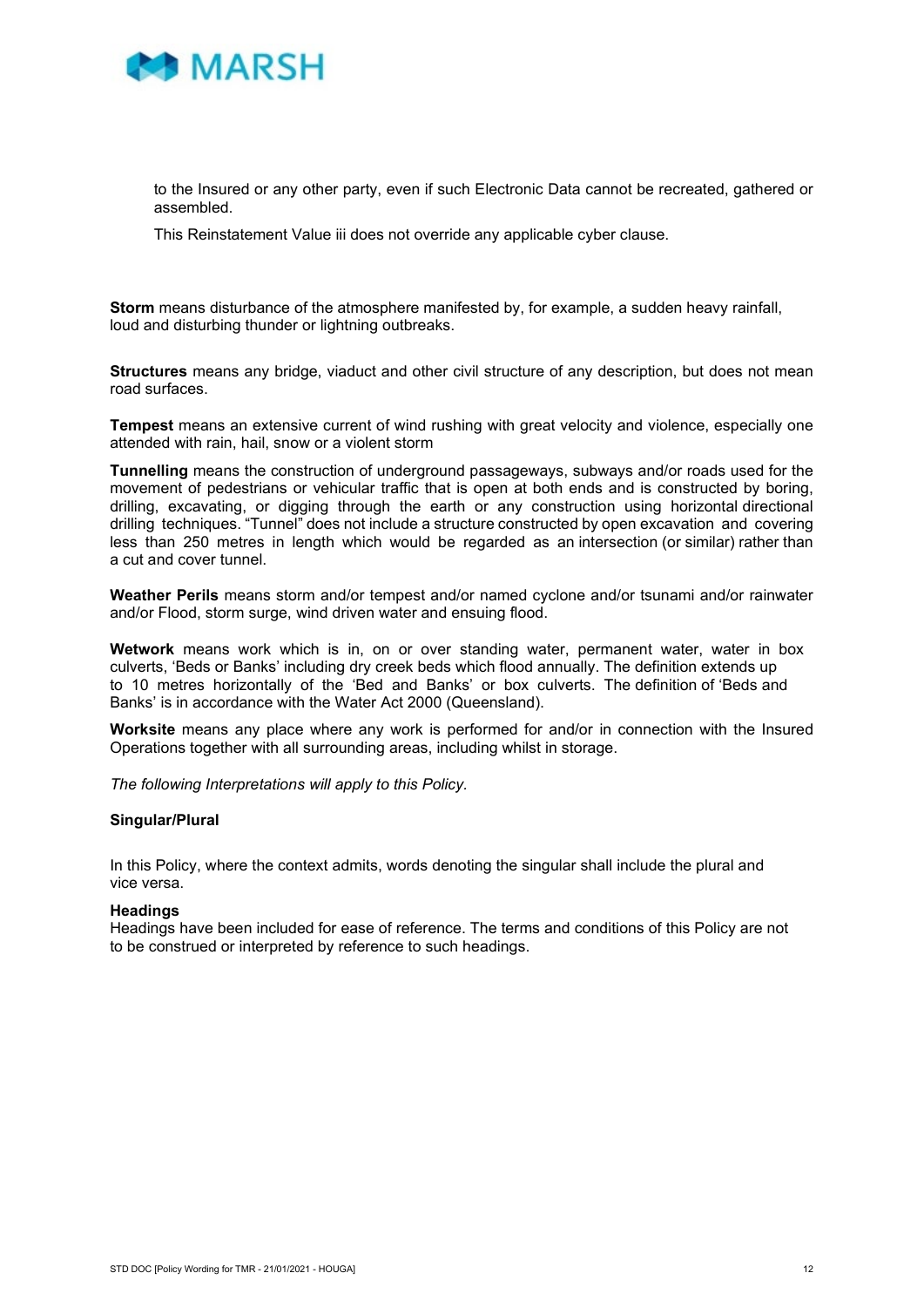

# <span id="page-16-0"></span>**Material Loss or Damage**

The following Insuring Clauses apply to this Policy.

### <span id="page-16-1"></span>**1. Insuring Clauses**

#### <span id="page-16-2"></span>**1.1 Insured Property**

The Insurers will indemnify the Insured in accordance with the Basis of Settlement, against Damage to the Insured Property from a cause not specifically excluded, occurring at Worksites or in transit within the Territorial Limits, in respect of:

- (a) Construction Plant and Equipment during the Period of Insurance;
- (b) Contract Works (Definition ib) during the Period of Insurance;
- (c) All other Insured Property during the Construction Period. 1.2

#### <span id="page-16-3"></span>**1.2 Defects Liability – Extended Maintenance**

It is agreed and understood that otherwise subject to the terms, exclusions, provisions and conditions contained in the Policy or endorsed thereon this insurance shall be extended for the maintenance period specified hereunder to cover loss of or damage to the contract works.

- $-$  caused by weather perils and/or the insured contractor(s) in the course of the operations carried out for the purpose of complying with the obligations under the maintenance provisions of the contract,
- occurring during the maintenance period provided such loss or damage was caused on the site during the construction period before the certificate of completion for the lost or damaged section was issued.

#### <span id="page-16-4"></span>**1.3 Basis of Settlement**

In the event of Damage to Insured Property the amount payable shall be in accordance with the Basis of Settlement stated in the Schedule in respect of the property designated therein.

(a) Reinstatement Value

Where the Basis of Settlement is Reinstatement Value the following provisions shall apply:

- i. the work of rebuilding, replacing, repairing or restoring as the case may be (which may be carried out upon any other site(s) and in any manner suitable to the requirements of the Named Insured, but subject to the liability of the Insurers not being thereby increased), must be commenced and carried out with reasonable dispatch;
	- ii. where Insured Property has been Damaged and where the Named Insured elects not to reinstate such Insured Property, the Insurers will pay to the Named Insured an amount equal to the cost necessary to replace, repair or rebuild the Insured Property to a condition substantially the same as but not better nor more extensive than its condition at the time the Damage occurred;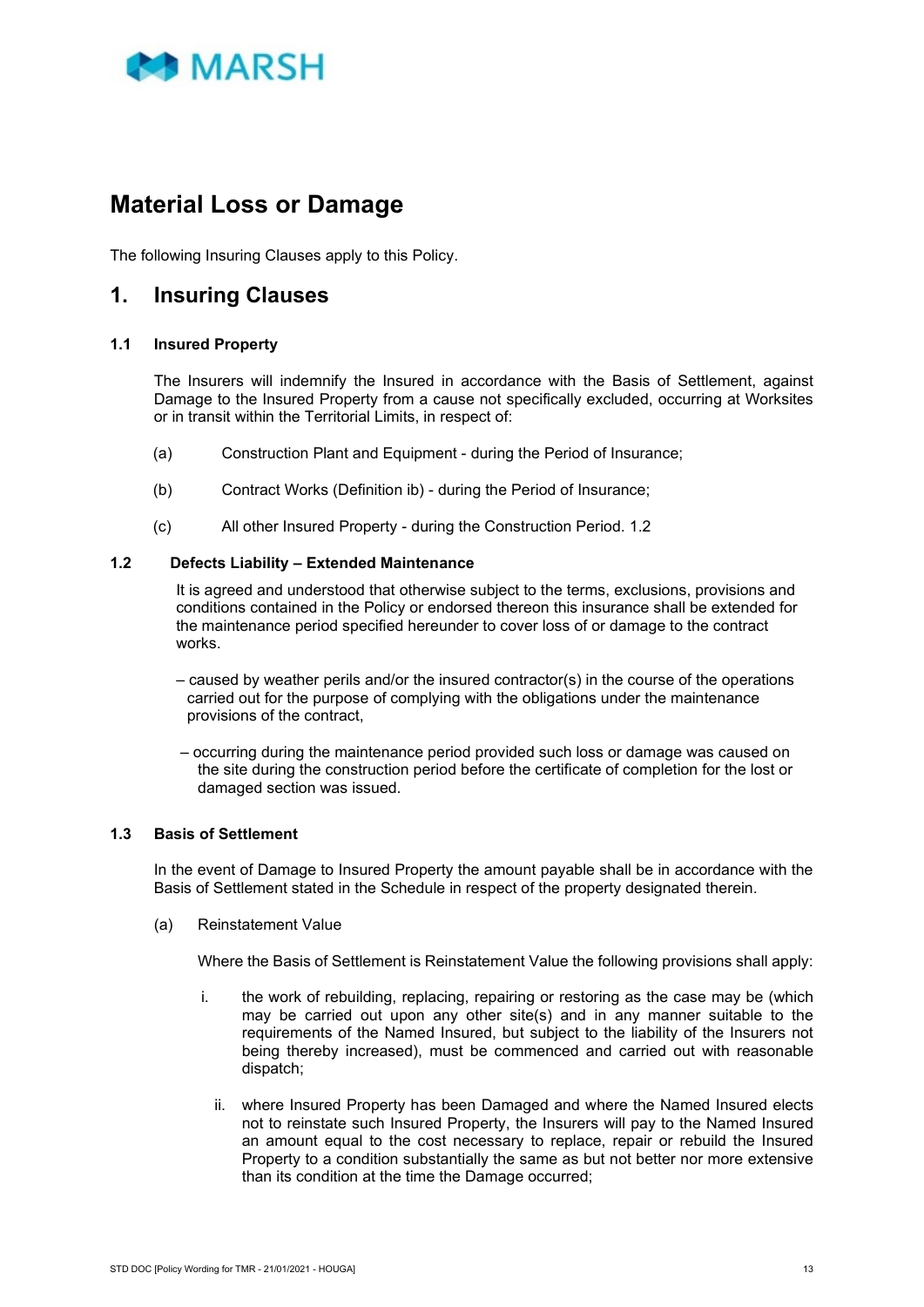

- iii. if the Insured Property is reasonably abandoned because the cost of recovery would exceed the amount payable under this Policy in respect of such property, it shall be deemed to be a constructive total loss and settlement shall be made in accordance with the above provisions (as applicable).
- (b) Indemnity Value

Where the Basis of Settlement is Indemnity Value the following exceptions will apply to the settlement of Damage to Construction Plant and Equipment:

- i. where the item is financed and in the event of its total loss or constructive total loss, the amount settled shall be the greater of the cost of discharging the lease or the stated Basis of Settlement;
- ii. in respect of items leased, hired or rented, the basis of settlement shall be in accordance with the rectification provisions of the lease, hire or rental agreement but not exceeding the Reinstatement Value;
- (c) The total amount payable by Insurers will also include any additional amounts as provided in clauses 1.3(d) and 1.4 to 1.6 (as applicable).
- (d) Local Authorities Clause

The indemnity provided by this clause 1.3(d) shall, subject to the Sub-Limit of Liability stated in the Schedule (if any), extend to include the extra costs (including demolition or dismantling) of Damaged Insured Property necessarily incurred to comply with the requirements of any Act of Parliament or regulation made thereunder or any by-law or regulation of any municipal or other statutory authority, other than such extra costs as aforesaid with which the Insured had been required to comply prior to the Damage occurring.

#### <span id="page-17-0"></span>**1.4 Undamaged Foundations**

Where the Insured Property is destroyed but the foundations are not destroyed and due to the exercising of statutory powers and/or delegated legislation and/or authority by the government or any other statutory authority reinstatement of the Insured Property has to be carried out upon another site, then the abandoned foundations will be considered as being destroyed. The term "foundations" is deemed to include services such as, but not limited to, conduits, pipes, cables and wiring built into the footings and foundations (including concrete floor slabs).

#### <span id="page-17-1"></span>**1.5 Output Replacement**

If any item(s) of the Insured Property having a measurable output is Damaged (in whole or in part) and which is capable of replacement with a new item(s) which performs a similar function, then the amount payable by the Insurers in respect of such property shall be on the following basis:

- (a) If any lost or destroyed Insured Property is to be replaced by an item(s) which has the same or a lesser total output, then the amount payable thereof is the new installed cost of such replacement item(s) as would give the same total output as the Damaged item(s);
- (b) If any Damaged Insured Property is to be replaced by an item(s) which has a greater total output and the replacement value is no greater than the value of the Damaged items(s) then the amount payable shall be the cost of the replacement item(s) and no deduction shall be made due to improved output;
- (c) If any Damaged Insured Property is to be replaced by an item(s) which has a greater total output and the replacement value is greater than the value of the Damaged item(s) then the insurable value thereof is that proportion of the new installed cost of the replacement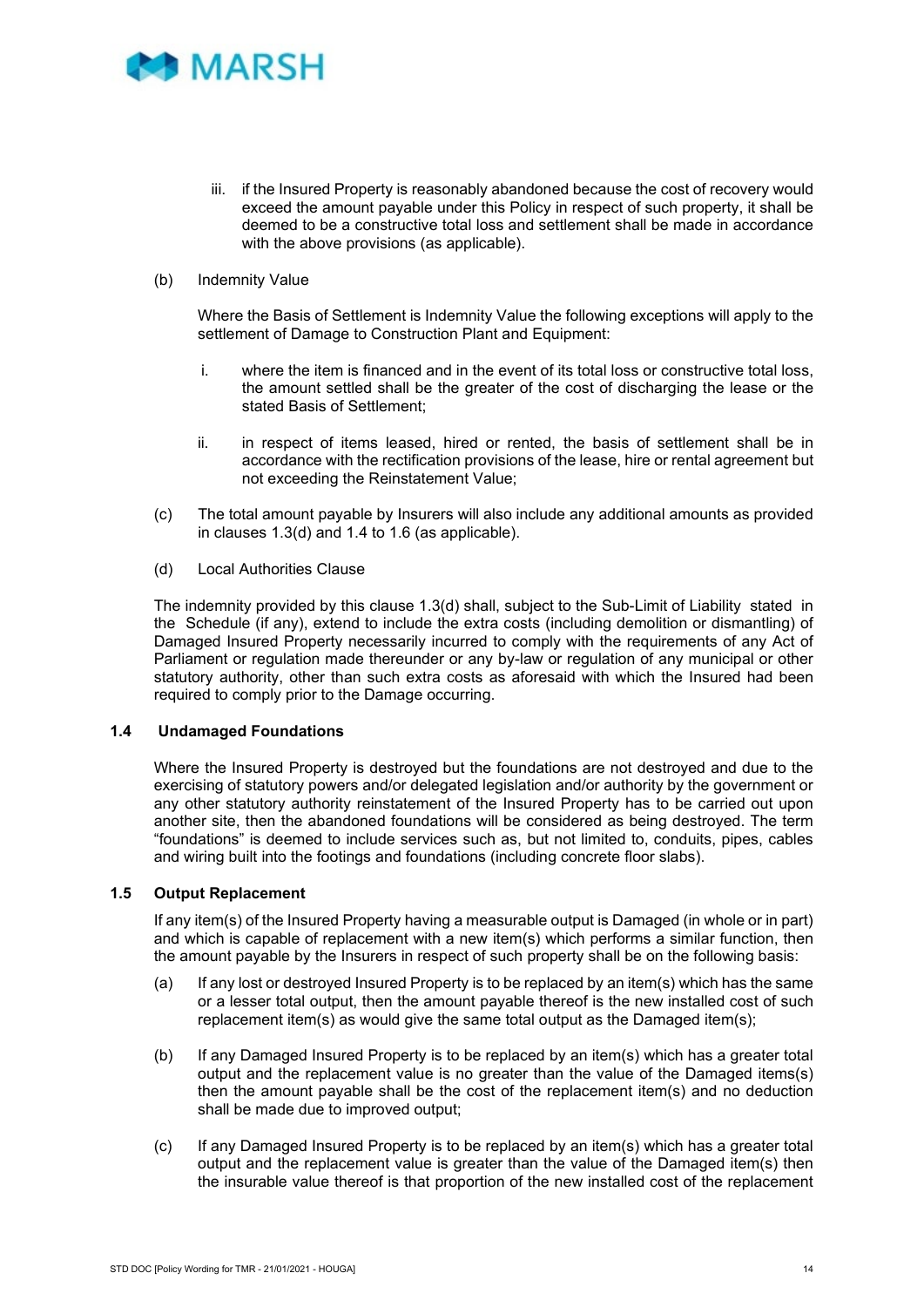

item(s) as the output of the Damaged item(s) bears to the output of the replacement item(s). The difference between the insurable value as defined and the new installed cost of the replacement item(s) shall be borne by the Insured.

#### <span id="page-18-0"></span>**1.6 Reasonable Margin for Profit**

In all cases, the cost of reinstatement shall refer to the final cost to the Insured after completion of the repair, reinstatement or replacement work (including materials and wages incurred for the purpose of repairs and a reasonable margin for profit, administration costs and overheads).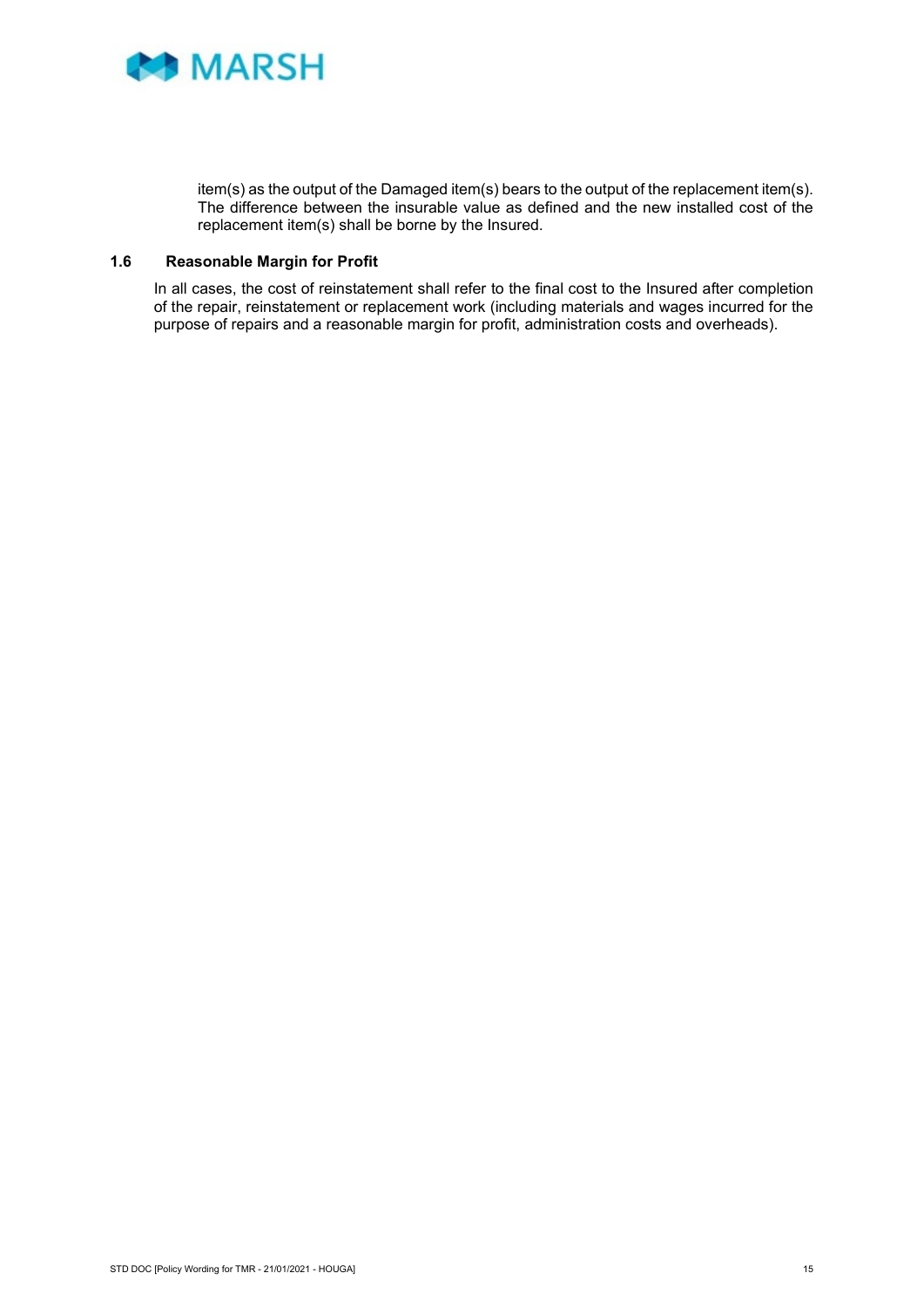

### <span id="page-19-0"></span>**2 Extensions applying to this Policy**

The following Extensions apply to this Policy

#### <span id="page-19-1"></span>**2.1 Additional Costs and Expenses**

The Insurers shall, in addition to the Limits of Liability, pay the following extra costs and expenses incurred by or on behalf of the Insured (over and above those already included in the Contract Value), subject to the Sub-limits of Liability stated in the Schedule (if any).

- (a) Removal of Debris and Other Costs
	- i. Debris

Costs and expenses necessarily and reasonably incurred in respect of the demolition, removal, storage and/or disposal of debris, Insured Property (including Insured Property which is no longer useful for the purpose it was intended) and any other property or substances including ponded water affecting the Insured Operations arising out of Damage.

ii. Temporary Protection

Costs and expenses incurred by or on behalf of the Insured:

- 1. for the removal of and/or the temporary protection and safety of Insured Property;
- 2. in the purchasing and/or hiring and in the erection and dismantling of hoardings, barriers, fences and any other forms of protection which the Insured must provide in order to comply with the requirements of any government, municipal or other statutory authority.

Provided that the indemnity afforded shall only apply where the costs and expenses are incurred as a result of Damage.

iii. Shoring, Propping and Other Costs

Costs and expenses necessarily and reasonably incurred in respect of shoring up, propping, underpinning and temporary repairs as a consequence of actual or imminent Damage.

(b) Expediting Expenses

Costs and expenses incurred in connection with or incidental to expediting the commencement, carrying out or completion of the repair, reinstatement or replacement of the Insured Property consequent upon Damage. Such costs and expenses shall include but not be limited to:

- i. express or chartered carriage or delivery (including by sea or air);
- ii. travel (including by sea or air) of the Insured's employees, agents, sub-contractors, consultants or representatives;
- iii. overtime or penalty rates of wages and other related allowances and payments;
- iv. hire of additional labour, plant, equipment, materials, expertise or services;
- v. accommodation and boarding costs (including meals and other costs associated therewith);
- vi. additional administrative and/or overhead expenses.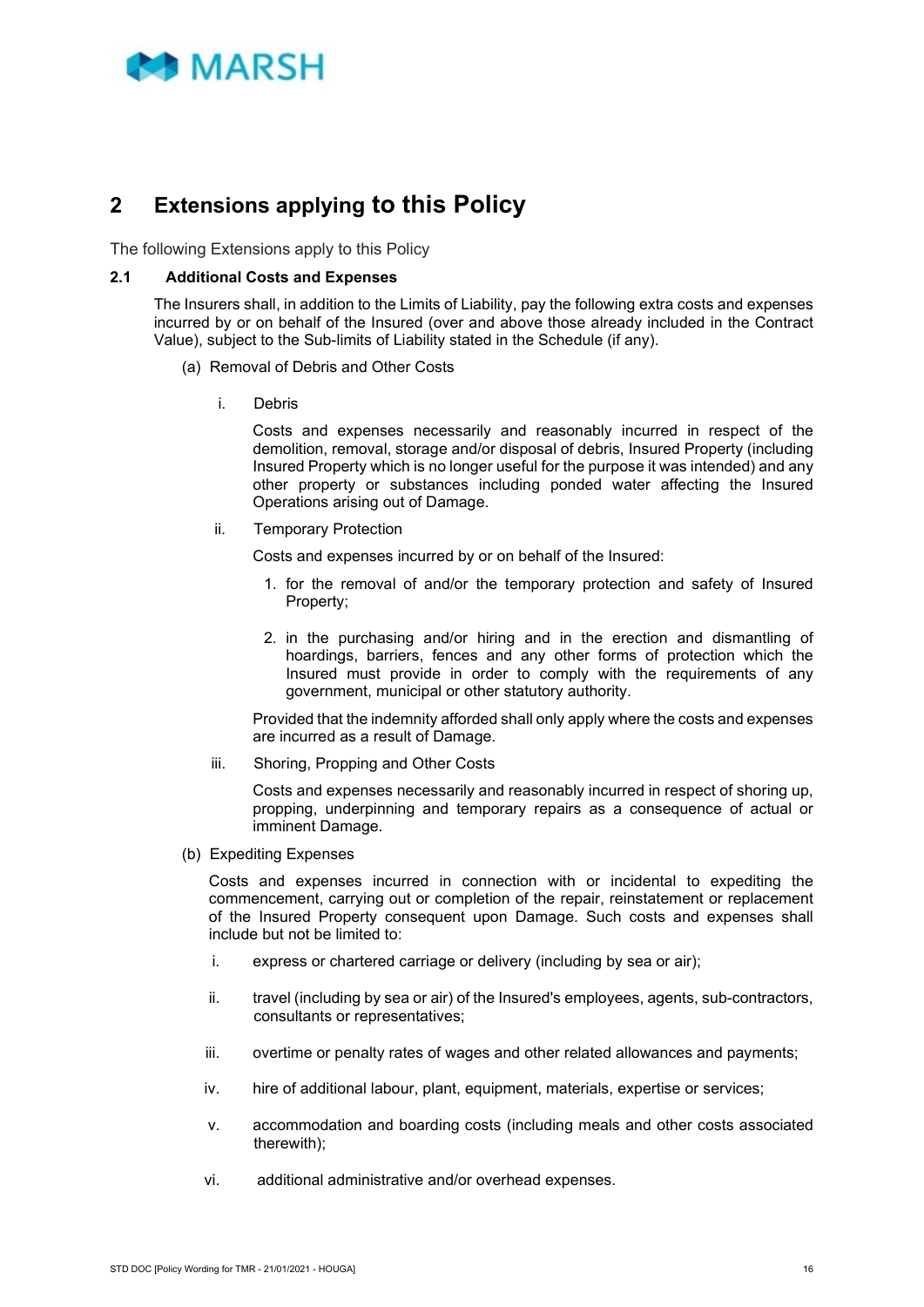

(c) Professionals' Fees

The professional fees of project managers, architects, surveyors, quantity surveyors, engineers, legal and other consultants and clerks of works' salaries for estimates, plans, specifications, quantities, tenders and supervision necessarily incurred in reinstatement consequent upon Damage to the Insured Property, but not for preparing any claim under this Policy.

(d) Mitigation Expenses

Reasonable costs and expenses incurred by or on behalf of the Insured in connection with or incidental to mitigating, containing, eliminating or suppressing actual or imminent threat to life or actual or imminent Damage occurring at or adjacent to or immediately threatening the Insured Property.

Such costs and expenses shall include but not be limited to:

- i. the payment for additional labour (including the Insured's employees), services or resources;
- ii. the cost of replenishing firefighting appliances or systems and costs

 and charges incurred for the purpose of shutting off the supply of water or any other substance following the accidental discharge or escape from intended confines of any such substance, whether from fire protection equipment or otherwise.

- (e) Government and other Fees
	- iii. Any fee, contribution or other impost (excluding fines and/or penalties) payable to any government, municipal or other statutory authority, where payment of such fee, contribution or impost is a condition precedent to the obtaining of consent to reinstate Insured Property.
	- iv. Any fee contribution or other impost (excluding fines and/or penalties) payable to any government, municipal or other statutory authority for services rendered or equipment supplied for the purpose of helping to prevent, mitigate or confine further actual Damage at or in the vicinity of the Worksite.
- (f) Inflation Protection

In the event of delay in completion of any insured Contract (or part thereof) being incurred solely by reason of Damage to Insured Property which is indemnified hereunder, cover by this Policy shall extend to indemnify the Insured in respect of the amount by which the ultimate cost of construction of those parts of the Contract not suffering such loss or damage and being unbuilt or incomplete at the date of the Damage should exceed the cost of construction had no such Damage or consequent delay occurred.

Provided always that:

- i. The indemnity provided by this Extension shall apply to the net increase in costs caused by the inflationary effect of escalation in the costs of labour, materials and services which the Insured shall prove to be a direct result of the delay consequent upon indemnifiable Damage.
- ii. No indemnity is given under this Extension in respect of increased construction costs incurred:
	- 1. in consequence of any other delay not referred to above;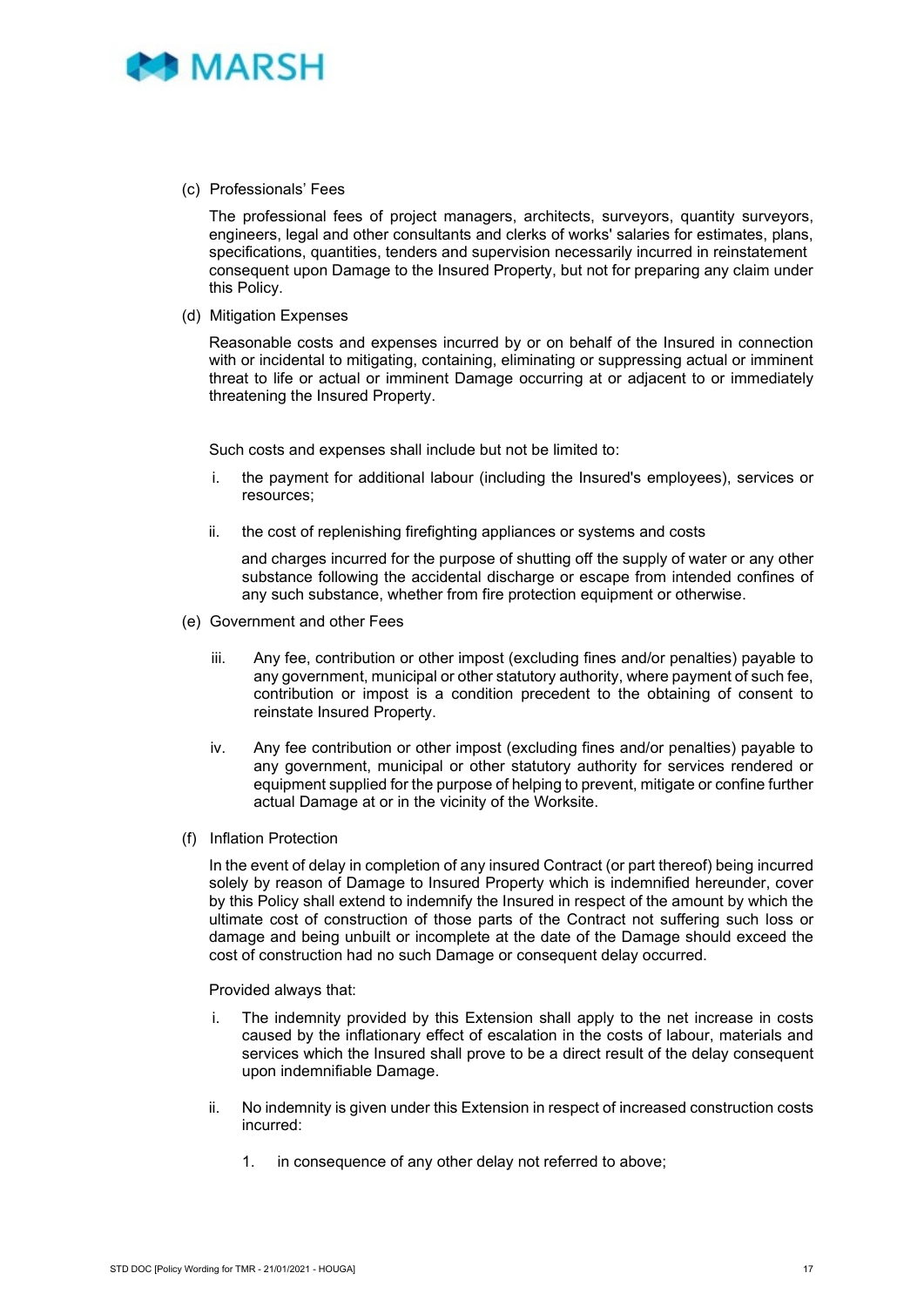

- 2. by reason of any improvement or change in methods of working or construction;
- 3. in redesigning the Contract, or incurred as a result of such redesign; for the acceleration of the progress of the Contract or to expedite repairs or to progress the Contract at a faster rate than previously achieved;
- iii. No indemnity is provided in respect of the payment of penalties or liquidated damages, nor in respect of costs incurred to avoid such payment;
- iv. The Insurer's obligation to indemnify the Insured in accordance with this Extension will be reduced to the extent that the net increase in construction cost is recovered by the Insured from another party.
- (g) Sue and labour

Sue and labour and other costs incurred for general average contributions, the salvage, rescue, recovery or retrieval of Insured Property, together with the cost of dismantling and transportation of property to an appropriate place for assessment of any Damage including any transportation costs returning the Insured Property to the Worksite or storage yard once it has been repaired or replaced. Such costs and expenses shall be covered notwithstanding the fact that the loss may not have arisen from physical damage to the item affected.

For the purpose of claims for general average contributions and salvage charges recoverable hereunder, the Insured Property shall be deemed to be insured for its full contributory value.

(h) Claims Preparation Costs

Provided that the amount of the actual Damage being claimed under this Policy before the application of any Excess exceeds \$750,000, Insurers agree to pay the reasonable costs and expenses incurred by the Insured and not otherwise recoverable in connection with or incidental to preparing, collating, auditing or qualifying actual Damage being claimed under this Policy.

#### <span id="page-21-0"></span>**2.2 Plot Ratio Indemnity**

In the event of Damage to Contract Works and as a result of the exercise of statutory powers and/or authority by any government or statutory authority the replacement of Contract Works as before is prohibited or is only permissible subject to a reduced floor space ratio index and/or to the payment of certain fees and contributions as a prerequisite to replacement or reinstatement, then the Insurers agree to pay to the Insured in addition to any amount otherwise payable:

- (a) the difference between the actual cost of replacement or reinstatement incurred in accordance with a reduced floor space ratio index and the cost of replacement which would have been incurred had a reduced floor space ratio index not been applicable;
- (b) the amount of any fees, contributions or other impost payable to any government department, local government or other statutory authority where such fee, contribution or impost is a condition precedent to consent being given to the replacement of such property;
- (c) the amount of any additional costs and expenses incurred by or on behalf of the Insured as a result of alterations to the specifications of such property brought about by the reduced floor space ratio index as aforesaid.

In arriving at the amount payable under clause (a) above, any amount paid by the Insurers shall include any extra costs of reinstatement or replacement as insured under clause 1.3(d).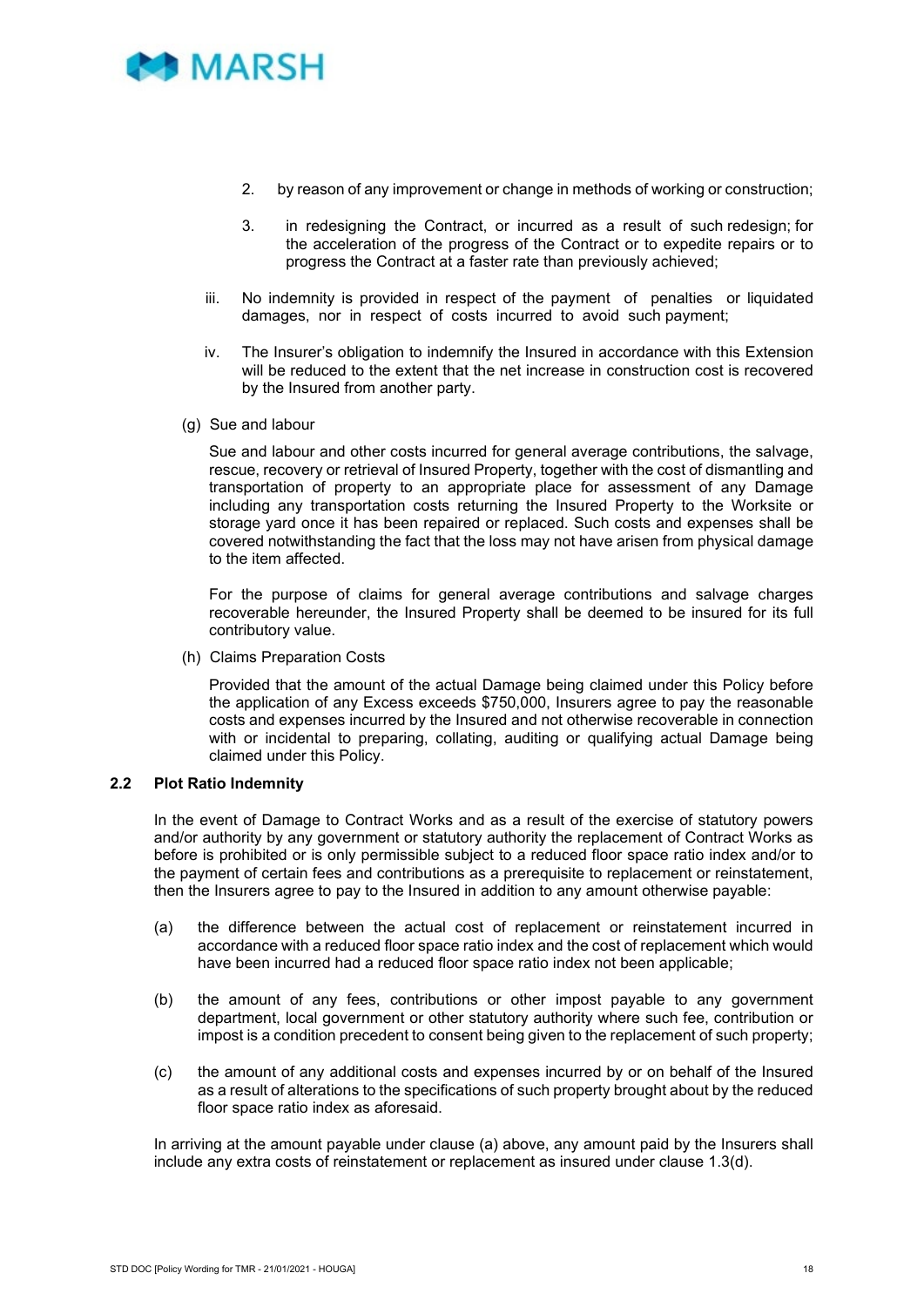

#### <span id="page-22-0"></span>**2.3 Civil Authority**

This Policy is extended to include loss resulting from Damage by civil authority during a conflagration or other catastrophe incurred for the purpose of retarding the same.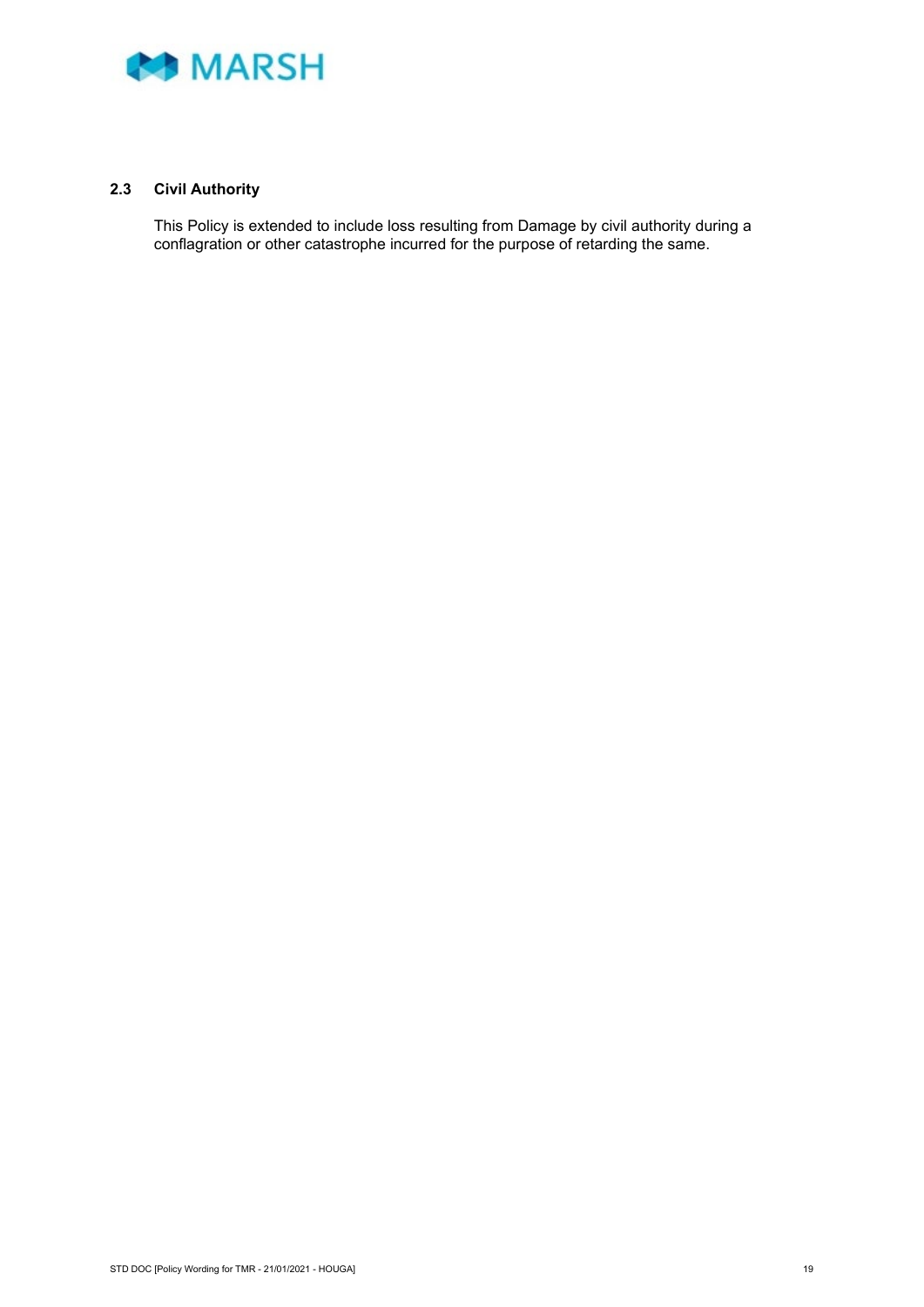

# <span id="page-23-0"></span>**3 Exclusions applying to this Policy**

This Policy does not provide indemnity in respect of:

#### <span id="page-23-1"></span>**3.1 Consequential Loss**

Liquidated damages or penalties for non-completion of or delay in completion of the Contract or non-compliance with contract conditions or consequential loss, other than as specifically provided under this Policy.

#### <span id="page-23-2"></span>**3.2 Wear and Tear**

Damage directly caused by:

- (a) normal wear and tear;
- (b) rust, oxidation, corrosion or gradual deterioration, in each case when due to normal atmospheric conditions or other gradual causes;

but this Exclusion 3.2, shall be limited to that part of the Insured Property which is immediately affected and shall not apply to any other parts lost or Damaged in consequence thereof.

#### <span id="page-23-3"></span>**3.3 Defects**

This Exclusion 3.3 is subject to Condition 4.4(e).

(a) LEG 3/06:

all costs rendered necessary by defects of material, workmanship, design, plan or specification, however should Damage (which for the purposes of this Exclusion 3.3(a) shall include any patent detrimental change in the physical condition of the Insured Property) occur to any portion of the Insured Property containing the said defects the cost of replacement or rectification which is hereby excluded is that cost incurred to improve the original material, workmanship, design, plan or specification.

(b) LEG 2/96:

all costs rendered necessary by defects of material workmanship design plan or specification, however should Damage occur to any portion of the Insured Property containing any of the said defects the cost of replacement or rectification which is hereby excluded is that cost which would have been incurred if replacement or rectification of the Insured Property had been put in hand immediately prior to the said damage.

For the purpose of this Policy, and not merely this Exclusion 3.3, it is understood and agreed that any portion of the Insured Property shall not be regarded as Damaged solely by virtue of the existence of any defect of material, workmanship, design, plan or specification.

#### <span id="page-23-4"></span>**3.4 Aircraft or waterborne craft**

Aircraft, waterborne craft not exceeding 8 meters in length or plant and equipment permanently mounted thereon.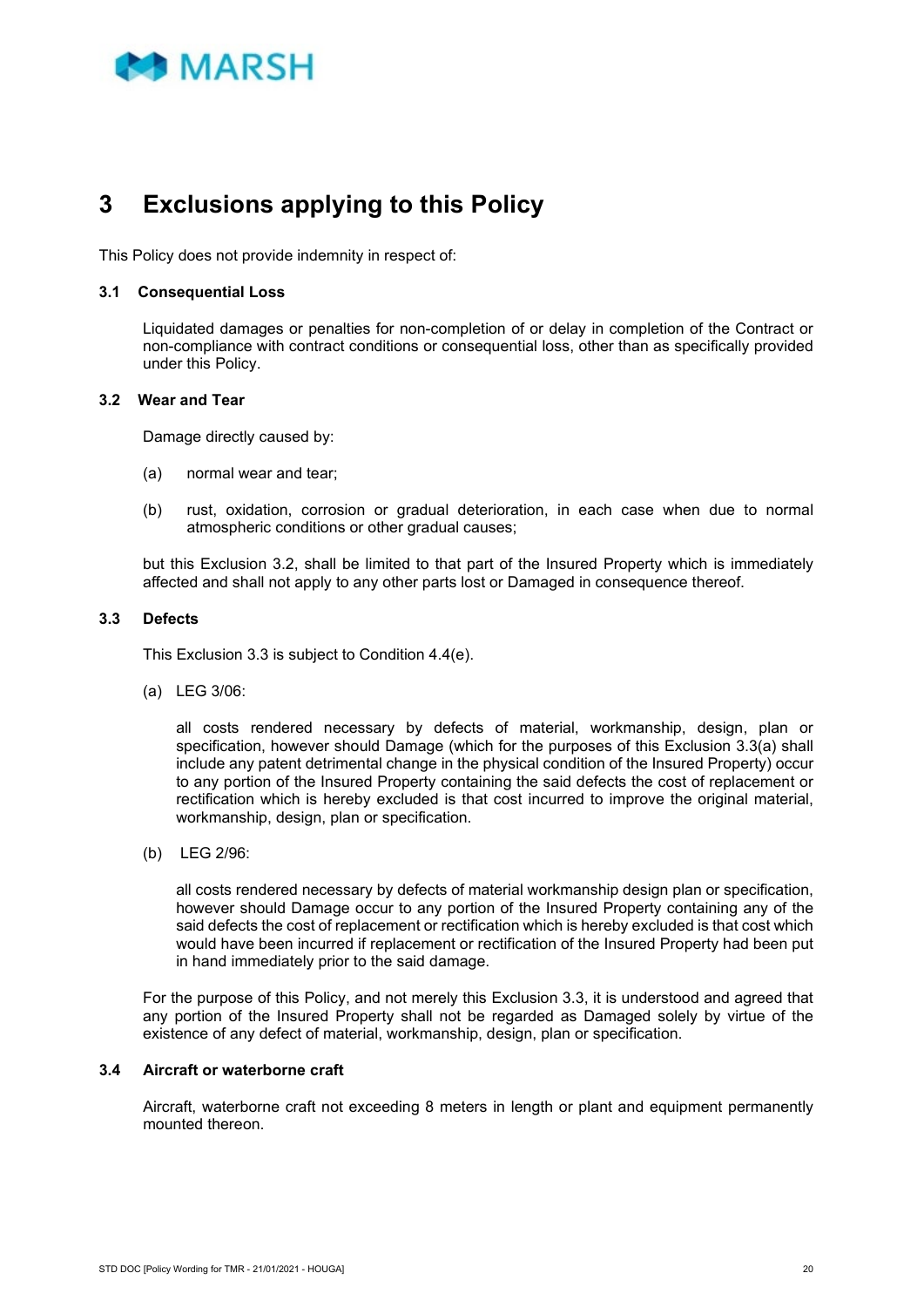

#### **3.5 Disappearance or Shortage**

<span id="page-24-0"></span>loss due to disappearance or revealed by inventory shortage alone, unless the shortage can be reasonably attributed to burglary, theft, pilferage or like dishonesty of persons other than the Insured.

#### <span id="page-24-1"></span>**3.6 Money**

Damage to cash, bank notes, treasury notes, cheques, postal orders and money orders, stamps or securities.

#### <span id="page-24-2"></span>**3.7 Marine/Air Transits**

Damage to Insured Property in the course of ocean marine shipment or transit by air.

#### <span id="page-24-3"></span>**3.8 Electronic Data Exclusion**

loss, damage, destruction, distortion, erasure, corruption or alteration of Electronic Data from any cause whatsoever (including but not limited to Computer Virus) or loss of use, reduction in functionality, cost, expense of whatsoever nature resulting there from, regardless of any other cause or event contributing concurrently or in any other sequence to the loss.

However, in the event that a Defined Peril results from any of the matters described this Exclusion 3.8, this Policy, subject to all its terms, conditions and exclusions, will cover physical damage occurring during the Construction Period or Defects Liability Period to Insured Property directly caused by a Defined Peril.

#### <span id="page-24-4"></span>**3.9 Breakdown of Construction Plant and Equipment**

Damage to Construction Plant and Equipment caused by its mechanical or electrical breakdown , however this Exclusion 3.9 shall be limited to the part immediately affected and shall not extend to include other components or parts Damaged in consequence thereof.

#### <span id="page-24-5"></span>**3.10 Unsealed Roads**

Damage to roadwork without a weatherproof course arising from storm, rain, Flood or inundation beyond the kilometre limits specified in the Schedule in respect of each Contract.

Furthermore, where Damage to roadwork without a weatherproof course has arisen from storm, rain, Flood or inundation, Insurers shall not be liable for any additional Damage to such roadwork as a result of vehicular traffic that is permitted to pass over or through such roadwork... However, Insurers shall be liable to indemnify the Insured for the Damage caused by storm, rain, Flood or inundation.

'Weather proof course' is defined as when the bitumen based primary sealing (or other initial protection) is in place ahead of the subsequent final surfacing.

For the purposes of this Exclusion 3.10:

3.10.1 where indemnifiable Damage to roadwork without a weatherproof course exceeds the kilometre limits specified in the Schedule and is capable of being broken down into sub-sections or lots, the Insured shall select the sub-section or lots, not exceeding the kilometre limit specified in the Schedule, where they have suffered the highest loss and such loss shall be the basis of the claim for such indemnifiable Damage.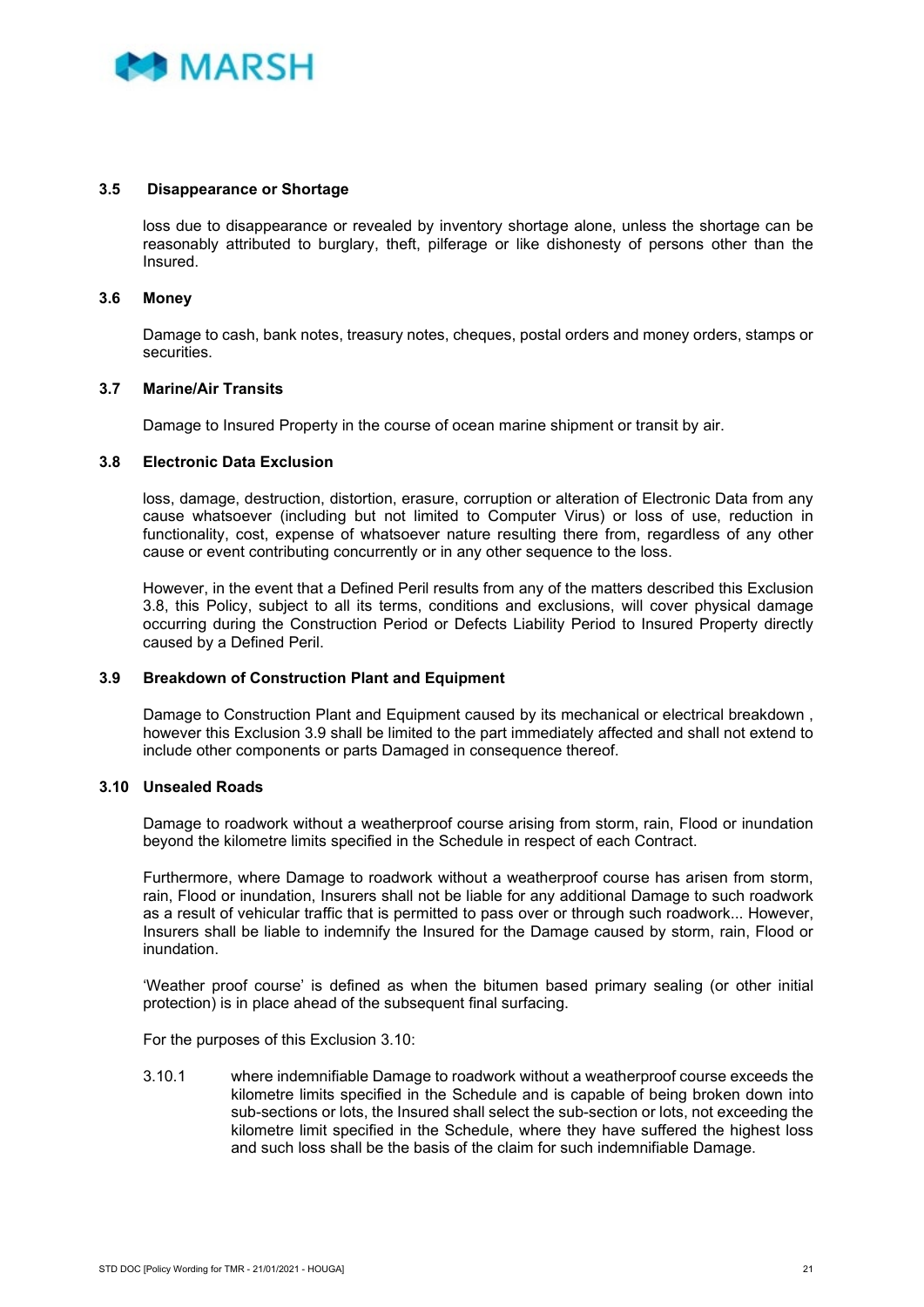

3.10.2 where the indemnifiable Damage to roadwork without a weatherproof course exceeds the kilometre limits specified in the Schedule and is not capable of being broken down into sub-sections or lots, then the amount of the claim for the indemnifiable Damaged roadwork will be the proportion the kilometre Limit specified in the Schedule bears to the total length of such Damaged roadwork applied to the total loss for such Damaged roadwork.

#### <span id="page-25-0"></span>**3.11 Radioactive Contamination/ Nuclear Risks**

Damage, cost or expense directly or indirectly caused by or contributed to by or arising from:

1. ionising radiation from or contamination by radioactivity from any nuclear fuel or from any nuclear waste or from the combustion of nuclear fuel

2. the radioactive, toxic, explosive or other hazardous or contaminating properties of any nuclear installation, reactor or other nuclear assembly or nuclear component thereof

3. any weapon or other device employing atomic or nuclear fission and/or fusion or other like reaction or radioactive force or matter.

4. the radioactive, toxic, explosive or other hazardous or contaminating properties of any radioactive matter. The exclusion in this sub-clause does not extend to loss or damage to the insured property caused by radioactive isotopes, other than nuclear fuel, when such isotopes are being prepared, carried, stored, or used for commercial, agricultural, medical, scientific or other similar peaceful purposes on the insured premises f nuclear fuel;

#### <span id="page-25-1"></span>**3.12 War and Terrorism**

notwithstanding any provision to the contrary within this Policy or any endorsement thereto it is agreed that this Policy excludes loss, damage, cost or expense of whatsoever nature directly or indirectly caused by, resulting from or in connection with any of the following regardless of any other cause or event contributing concurrently or in any other sequence to the loss:

- (a) war, invasion, acts of foreign enemies, hostilities or warlike operations (whether war be declared or not), civil war, rebellion, revolution, insurrection, civil commotion assuming the proportions of or amounting to an uprising, military or usurped power. Notwithstanding this clause 3.12 (a), this Policy shall cover loss, damage or liability caused by missiles and/or mines and/or bombs and/or other explosives not discovered at the moment of commencement of this Policy as long as no state of war exists in the country where the loss occurs; or
- (b) confiscation, expropriation, nationalisation, commandeering, requisition or destruction of or damage to property by order of the Government de jure or de facto or any public, municipal or local authority of the country or area in which the property is situated; seizure or destruction under quarantine or customs regulations;
- (c) any act of terrorism.

For the purpose of this clause an act of terrorism means an act, including but not limited to the use of force or violence and/or the threat thereof, of any person or group(s) of persons, whether acting alone or on behalf of or in connection with any organisation(s) or government(s), committed for political, religious, ideological or similar purposes including the intention to influence any government and/or to put the public, or any section of the public, in fear.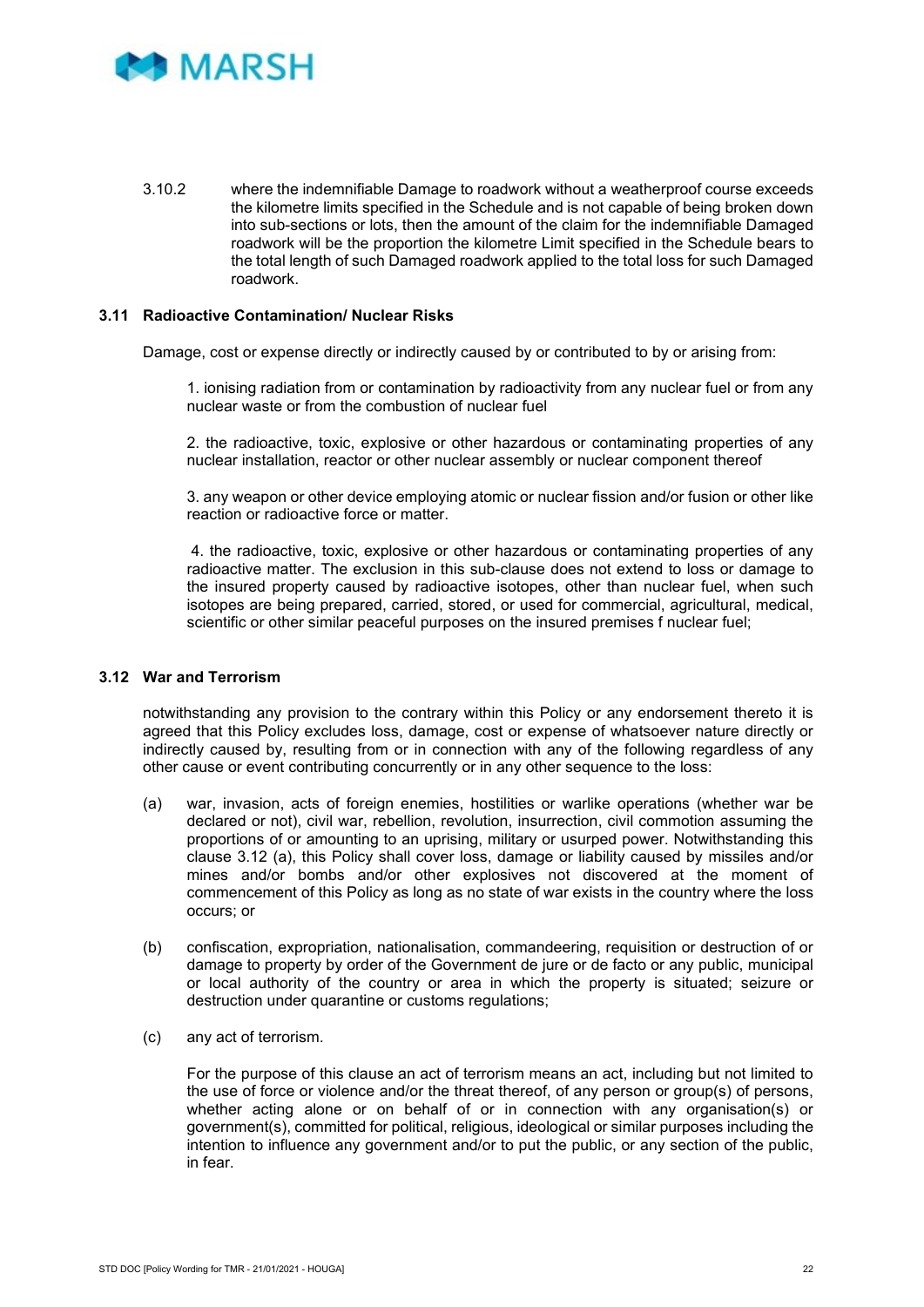

This clause also excludes loss, damage, cost or expense of whatsoever nature directly or indirectly caused by, resulting from or in connection with any action taken in controlling, preventing, suppressing or in any way relating to 3.12 (a) and/or 3.12 (b) above.

In the event any portion of this Exclusion clause 3.12 is found to be invalid or unenforceable, the remainder shall remain in full force and effect.

#### <span id="page-26-0"></span>**3.13 Normal Act of the Sea**

Loss or damage to Marine Contracts by Normal Action of the Sea.

#### <span id="page-26-1"></span>**3.14 Dredging and Re-Dredging**

The costs associated with dredging and re-dredging in respect of any Marine Contracts.

#### **3.15 Piling/Retaining Wall Clause**

any cost:

- a) for replacing or rectifying piles or retaining wall elements which:
	- (i) have become misplaced or misaligned or jammed during their construction;
	- (ii) are lost or abandoned or damaged during driving or extraction, or;
	- (iii) have become obstructed by jammed or damaged piling equipment or casings.
- b) for rectifying disconnected or declutched sheet piles;
- c) for rectifying any leakage or infiltration of material of any kind;
- d) for filling voids or replacing bentonite;
- e) as a result of any piles or foundation elements of Structures having failed to pass a load bearing test or otherwise not having reached their load bearing capacity;
- f) for reinstating profiles or dimensions of Structures. This exclusion shall not apply to Damage caused by natural hazards

This exclusion shall not apply to Damage caused by natural hazards.

#### 3.16 **Fraudulent Claims**

If any claim be in any respect fraudulent or if any fraudulent means or devices be used by the Insured or anyone acting on the Insured's behalf to obtain any benefit under this Policy, or if any loss hereunder be occasioned by the wilful act or with the connivance of the Insured, the Underwriters, without prejudice to any other right(s) they might have under this Policy, shall be entitled to refuse to pay such claim.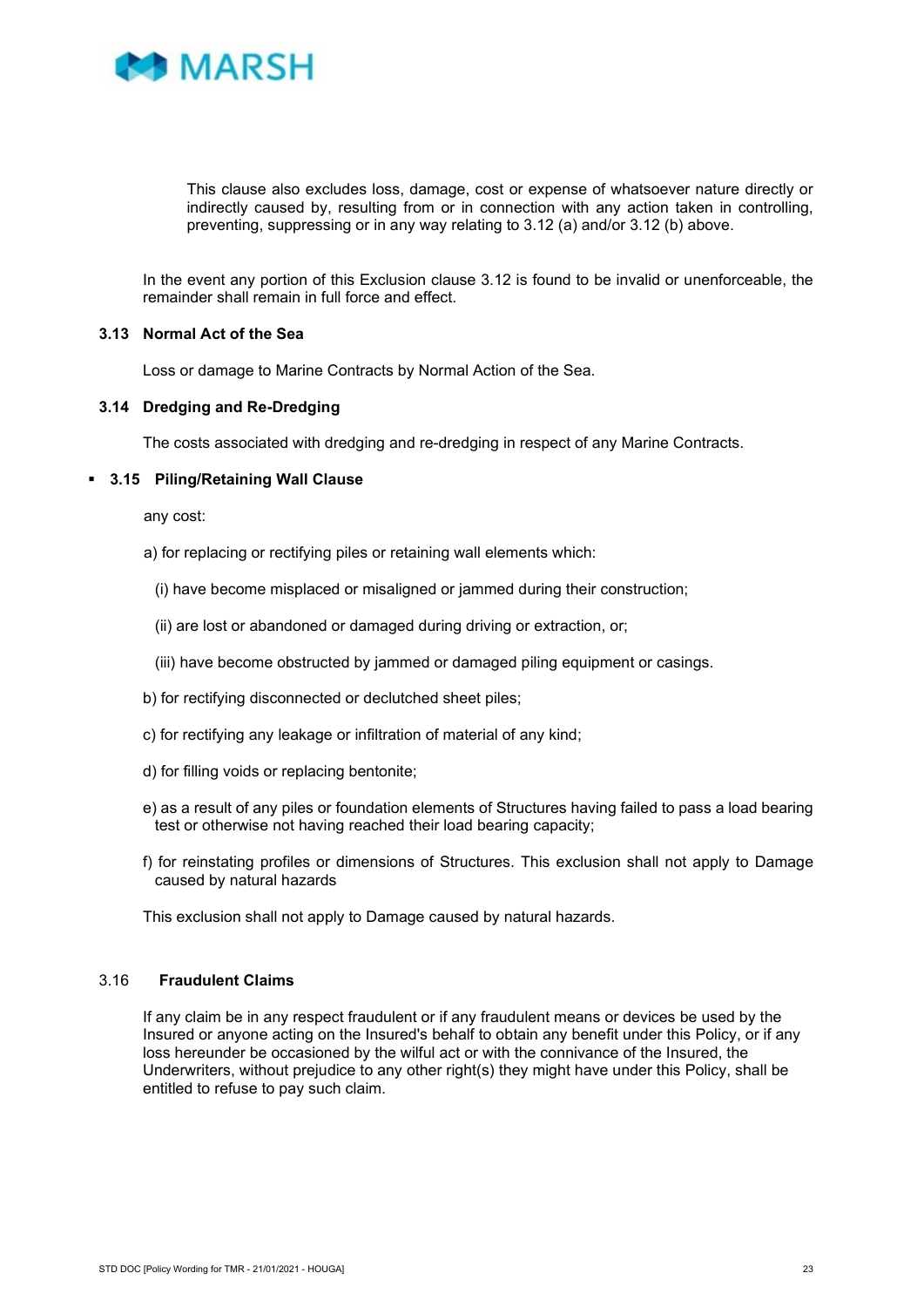

# <span id="page-27-0"></span>**4 Conditions applying to this Policy**

The following Conditions apply to this Policy

#### **4.1 Escalation**

If during the Construction Period, the anticipated final Contract Value of a Contract or series of Contracts in connection with one project exceeds the Limit of Liability, then the Limit of Liability shall be increased by the percentage that represents the amount the anticipated final Contract Value for such Contract(s) exceeds the estimated Contract Value at commencement of the Contract(s), but the total amount of all such increases shall not exceed fifteen percent (15%) of the amount set against each item in the Limits of Liability.

#### <span id="page-27-1"></span>**4.2 Claims Procedure**

For estimated Damage up to \$250,000 the Insured is at liberty to immediately proceed with repairs or replacement and shall provide to the Insurers full details of the cause and circumstances of the Damage, followed by written notification of the claim, supported by the necessary invoices and other details.

For estimated Damage exceeding \$250,000 the Insured is to defer proceeding with repairs or replacement until the Insurers or their representatives have made a preliminary survey or have agreed to the Insured proceeding with repairs or replacement.

#### <span id="page-27-2"></span>**4.3 Limits of Liability**

- (a) No liability shall attach to the Insurers until the loss in respect of each Event exceeds the amount of any relevant Excess stated in the Schedule.
- (b) The Liability of the Insurers for any one Event at any one Worksite shall not exceed the Limits of Liability and the cumulative amounts of the Sub-limits of Liability stated in the Schedule.

This clause 4.3(b) is subject to clause 4.1 and Clause 4.1 shall prevail.

(c) The Limits of Liability and Sub-limits of Liability shall apply in excess of the amount of the relevant Excess.

#### <span id="page-27-3"></span>**4.4 Application of Excess**

The Excess shall apply on an each Contract basis.

Where an Event causes Damage to Insured Property the Excess shall apply to each Contract on the following basis:

- (a) The Insured shall be liable to pay the amount of the Excess in respect of each Event. If a series of claims are made arising out of the one Event then only one Excess shall apply.
- (b) Non-aggregation of Excess

Should more than one Excess apply for any claim or series of claims arising from the one Event, such Excesses shall not be aggregated and only the highest single Excess shall apply.

(c) 72 Hour Clause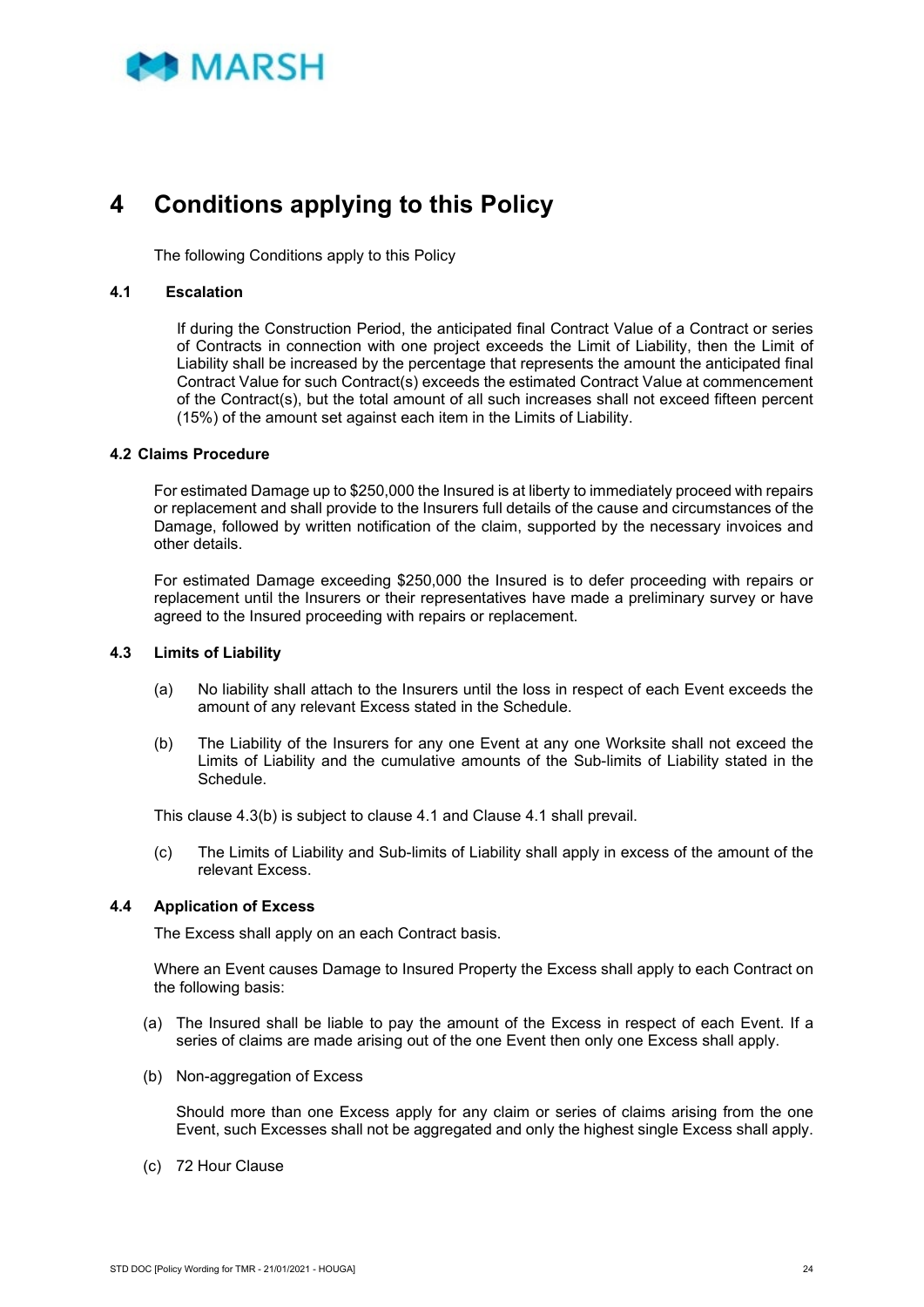

For the purpose of the application of any Excess, all Damage to Insured Property arising during any one period of 72 consecutive hours caused by:

- i. earthquake, subterranean fire, and/or volcanic eruption;
- ii. subsidence, landslide, earth movement or collapse (not attributed to perils categorized in sub-clause (i) above;
- iii. storm and/or Tempest, and/or cyclones and/or rainwater; Flood, Tsunami, action of the sea, tidal wave or high water

shall be deemed to result from a single event and therefore to constitute one Event with regard to the Policy Excess provided for herein. For the purpose of the foregoing the commencement of any such 72 hour period shall be decided at the discretion of the Insured provided that there shall be no overlapping in any two or more 72 hour periods in the event of Damage occurring over an extended period of time.

Notwithstanding the above, it is hereby declared and agreed that where an Event has arisen from substantially the same condition persisting for a period of time greater than 72 hours the Policy Excess shall apply once only.

(d) Inland Transit

If a transit Excess is specified in the Schedule, such Excess shall apply to Insured Property in the course of loading of the Insured Property, whilst in transit, including incidental storage until unloading at the point of discharge at the final destination.

(e) Defects Claims

For the purpose of application of the Defects Claims Excesses specified in the Schedule, it is agreed that the relevant lower LEG2/96 Defects Excess shall apply to all losses in respect of Defects Claims to all Insured Property, except where the application of the Defects Exclusion 3.3(a) - LEG3/06 (offering broader cover) results in a larger claim being payable under this Policy, than would otherwise be paid under application of Exclusion 3.3(b) - LEG2/96.

Due to the difference in Defects Claims Excesses, the Insured may elect to submit a claim only applying the Defects Exclusion 3.3(b), and in such circumstances, the Insurers agree to apply only the LEG 2/96 Defects Excess.

#### <span id="page-28-0"></span>**4.5 Insurers' Rights and Subrogation**

- (a) Upon the payment of any claim under this Policy, subject to any restrictions imposed by the Commonwealth Insurance Contracts Act 1984, the Insurers shall be subrogated to all the rights and remedies of the Insured arising out of such claim against any person or corporation whatsoever.
- (b) The Insured shall, at the request and the expense of the Insurers, do and concur in doing all such acts and things as the Insurers may reasonably require to preserve and enforce any rights the Insured may have against anyone in respect of Damage to Insured Property.

#### <span id="page-28-1"></span>**4.6 Multiple Insureds Clause**

(a) If the Insured comprises more than one insured party each operating as a separate and distinct entity then (save as provided in this clause 4.6), cover hereunder shall apply in the same manner and to the same extent as if individual policies had been issued to each such insured party provided that the total liability of the Insurers to all of the insured parties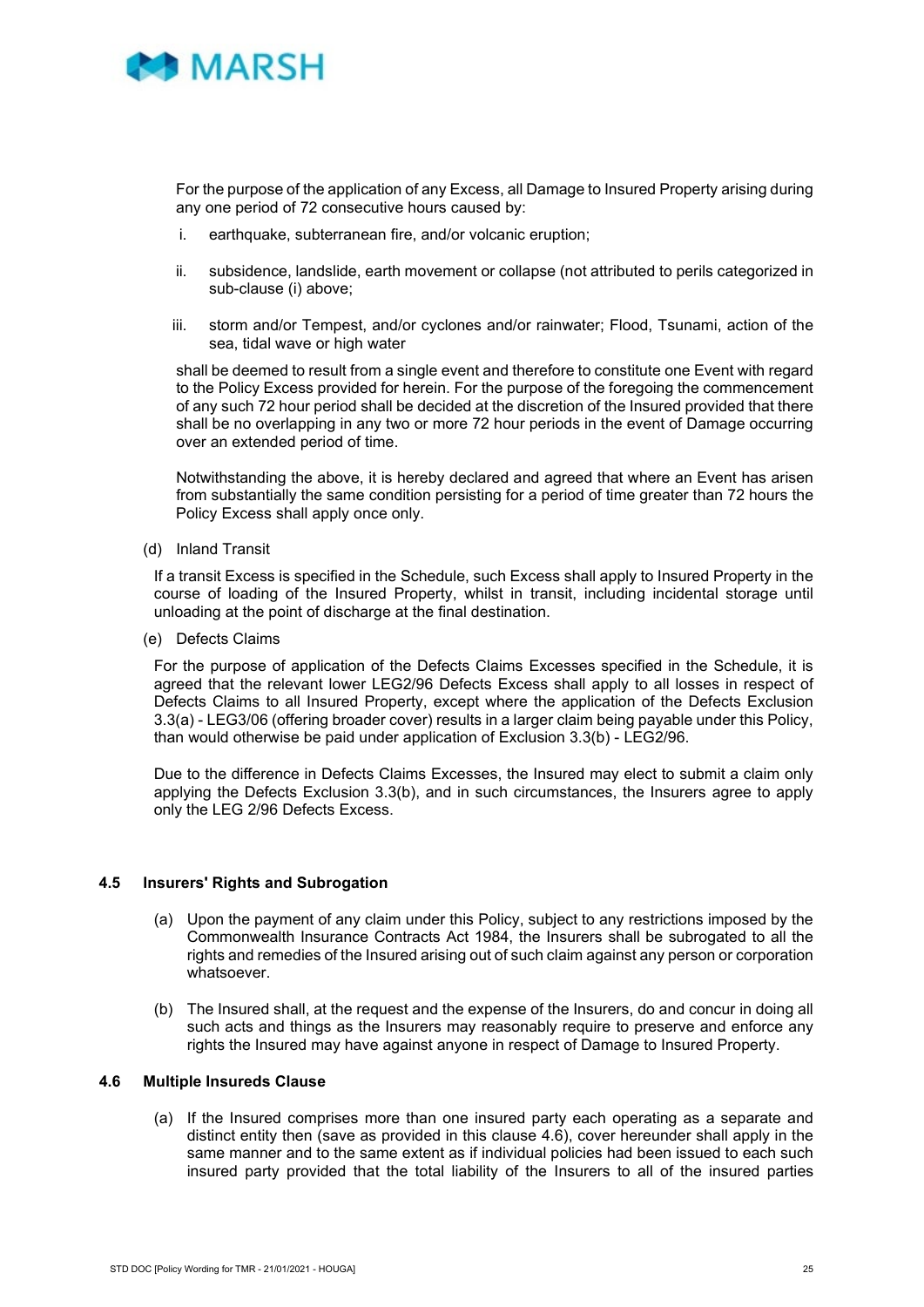

collectively shall not exceed the Limits of Liability or Sub-limits in this Policy. For the purposes of this Policy, each government department or government entity comprising the Named Insured shall be deemed a separate and distinct entity from the other government entities.

- (b) Any payment or payments by Insurers to any one or more such insured parties shall reduce to the extent of that payment the Insurers' liability to all such parties arising from any one Event giving rise to a claim under this Policy and (if applicable) in the aggregate.
- (c) The insured parties will, to the extent allowed under contract, at all times preserve the various contractual rights and agreements entered into by the insured parties and contractual remedies of such parties in the event of loss or damage.
- (d) The Insurers shall be entitled to avoid liability to or (as may be appropriate) claim damages from an insured party in circumstances of such insured party committing fraud, misrepresentation, material non-disclosure or breach of any warranty or Condition of this Policy referred to in this Condition 4.6 as a "Vitiating Act".
- (e) However a Vitiating Act (save as provided in this clause 4.6) shall not prejudice the right to indemnity of any other insured party who has an insurable interest and who has not committed a Vitiating Act
- (f) The Insurers agree to waive all rights of subrogation that they may have or acquire against any insured party except where the rights of subrogation or recourse are acquired in consequence or otherwise following a Vitiating Act, in which circumstances the Insurers may enforce such rights against the party committing the Vitiating Act

#### <span id="page-29-0"></span>**4.7 Notices**

- (a) Any notice(s) required by the Conditions of this Policy to be given to the Insurers shall be given by the Insured through any office of their insurance broker, Jardine Lloyd Thompson (JLT) or direct to the Insurers, after notification has been made or received by the Named Insured's Representative. Any notice(s) given to any office of the appointed broker constitutes notice upon Insurers. Any such notice shall be deemed to be given on behalf of the Insured giving the notice and on behalf of all other Insureds.
- (b) Any notice(s) given by the Insurers to any party insured under this Policy shall also be given to all other named parties.
- (c) Any notice of claim given to the Insurers by any party insured under this Policy shall be accepted by the Insurers as a notice of claim given on behalf of all other parties insured under this Policy.
- (d) Subject to the Named Insured providing details to the Insurers of the name of the Nominee for Insurers' Notices and the relevant Contract provisions, the Insurers agree to provide 30 business days prior notice to that Nominee in the event of:
	- i. the cancellation or expiry of this Policy before completion of the Construction Period and/or Defects Liability Period of the relevant Contract due to non-payment of premium or any other cause;
	- ii. the Insurers giving any notice under this Policy.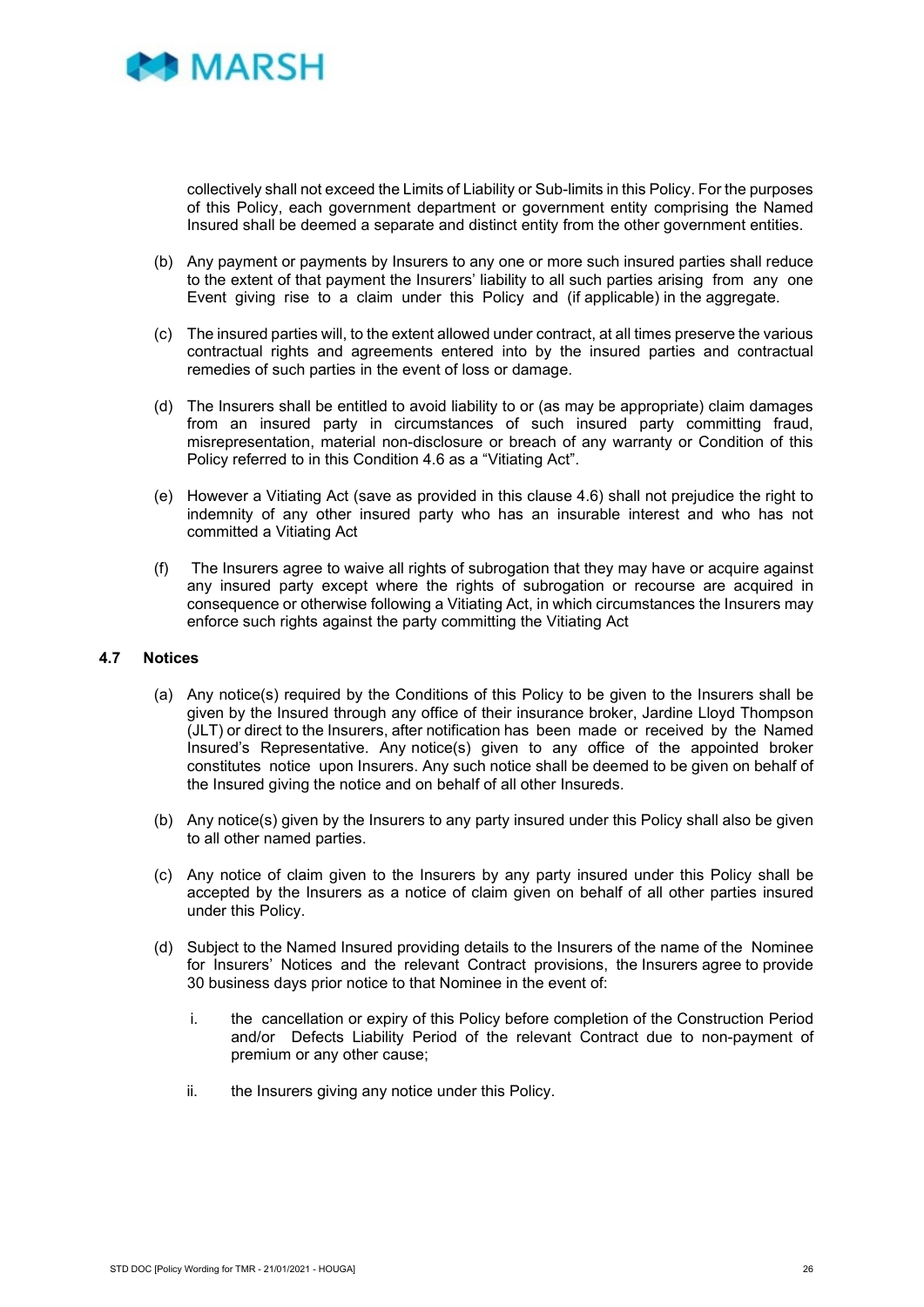

#### <span id="page-30-0"></span>**4.8 Declarations and Premium Payment**

- (a) If the Premium with regard to an item of this Policy is shown in the Schedule as being Adjustable, then the Premium for the applicable item(s) is provisional and will be adjusted as follows.
- (b) Within 30 days of the expiry of each Period of Insurance, the Named Insured will declare to the Insurers:
	- i. the final Contract Values by contract type for all Insured Operations commenced and completed during the preceding period, and the projected Contract Values by contract type for the Insured Operations commenced during the preceding period, but not completed as at the end of the Period of Insurance; and
	- ii. if applicable, the actual value of Construction Plant and Equipment (in accordance with the agreed Basis of Settlement) at expiry since the preceding period.
- (c) The provisional Premium will be adjusted (subject to the minimum premium applicable) by payment to the Insurers of an additional premium or by allowance to the Insured of a return premium, as the case may be, calculated as follows:
	- i. in respect of the Insured Operations, the agreed rate on the difference between the estimated and final or projected Contract Values (as applicable) for the Insured Operations;
	- ii. in respect of Construction Plant and Equipment, fifty percent (50%) of the difference between, the estimated and final values by the agreed rate.
- (d) The minimum Premium will be calculated at a rate of 80% of the sum of each individual attaching risk's deposit Premiums applicable over the Period 31st December 2020 to 31st December 2023.
- (e) In the event of this Policy being cancelled or not renewed and the Named Insured electing to continue cover under this Policy in respect of any Contract commenced prior to such cancellation or non-renewal, the Named Insured shall provide relevant declarations on an annual basis until such time as:
	- i. all Construction Periods of Contracts insured under this Policy have expired; or
	- ii. alternative insurance arrangements are effected.
- (f) If at any time there shall be any dispute or difference between the Insurers and the Named Insured as to the actual declared values, then for the purposes of this clause and clause 4.1, at the request of either party, such values shall be determined by the President for the time being of the Australian Institute of Quantity Surveyors, or his nominee, acting as an expert and not as an arbitrator. The cost of any such determination shall be borne equally by the Insurers and the Named Insured.

#### <span id="page-30-1"></span>**4.9 Insolvency or Bankruptcy**

The insolvency or bankruptcy of any party comprising the Insured shall not release the Insurers from any of their obligations assumed hereunder.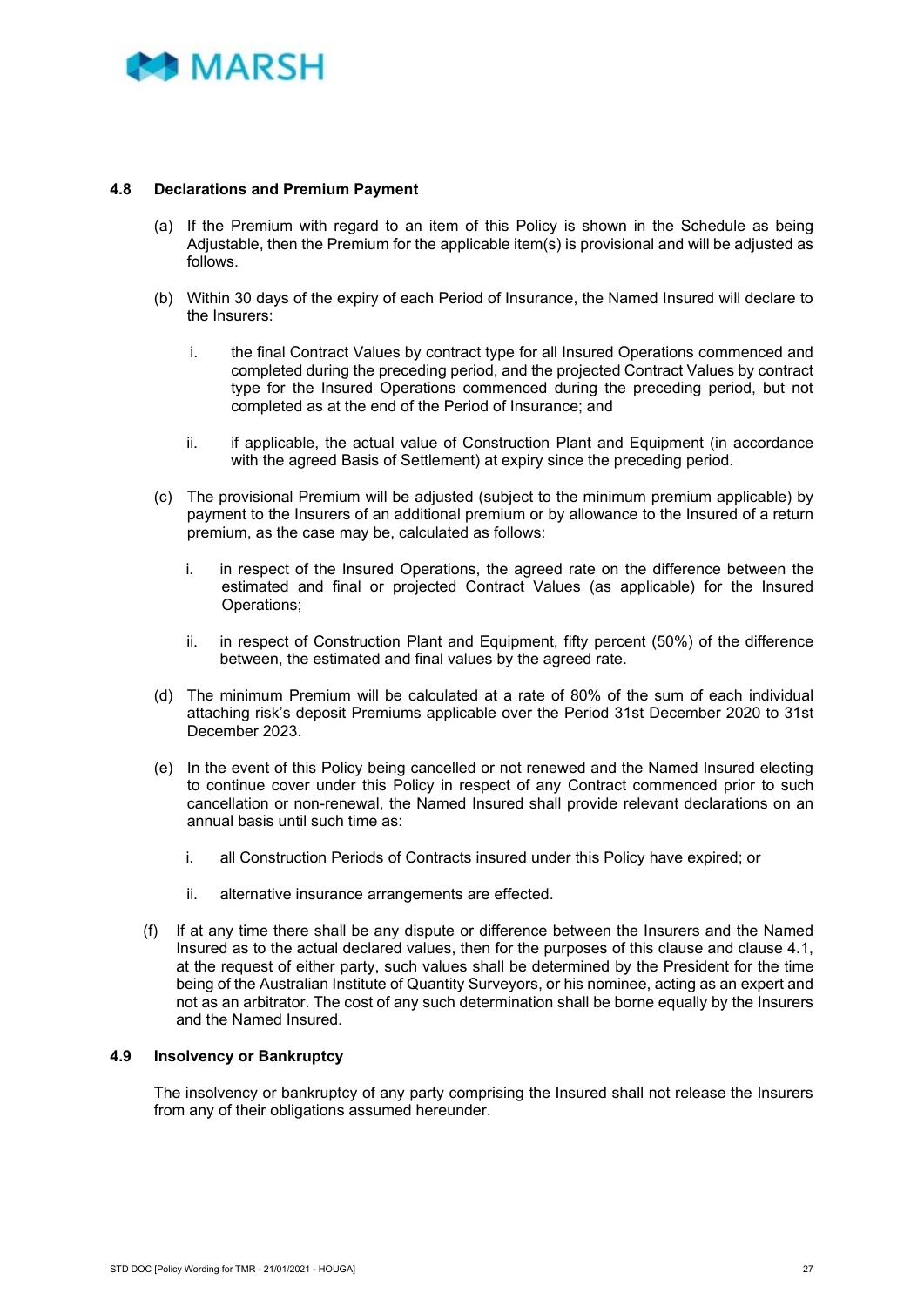

#### <span id="page-31-0"></span>**4.10 Hold Harmless Agreements**

Where, in connection with or in relation to a Contract, the Insured enters into an agreement with another party and where such agreement provides, inter alia, that the Insured shall indemnify and/or hold harmless and/or release from liability such other party in respect of any damage, defect or liability hereby insured against, it is understood and agreed that this Policy shall not be prejudiced or invalidated by the Insured agreeing to such provisions and that the indemnity and/or hold harmless and/or release from liability given by the Insured shall be equally binding upon the Insurers.

#### <span id="page-31-1"></span>**4.11 Jurisdiction and Service of Proceedings**

The Insurers agree that:

- (a) this Policy is governed by the laws of Australia;
- (b) in the event of a dispute arising under this Policy, Insurers at the request of the Insured will submit to the jurisdiction of any competent Court in the Commonwealth of Australia. Such dispute shall be determined in accordance with the law and practice applicable in such Court;
- (c) any summons notice or process to be served upon the Insurers may be served upon the Nominee For Legal Service stated in the Schedule. Such Nominee has authority to accept service and to enter an appearance on the Insurers' behalf. If directed by the Insured the Nominee shall give a written undertaking that the Nominee will enter an appearance on the Insurers' behalf;
- (d) if proceedings are instituted against any one of the Insurers, all Insurers hereon will abide by the decision of such Court or any competent Appellate Court.

#### <span id="page-31-2"></span>**4.12 Cancellation/Non-renewal**

(a) By the Insurers

The Insurers may cancel this Policy for any of the reasons set forth in Section 60 of the Commonwealth Insurance Contracts Act 1984 by serving on the Named Insured sixty (60) days notice in accordance with Section 59 of that Act, in which case the Insured will be entitled to a pro-rata refund of the Premium.

(b) By the Named Insured

The Named Insured (on behalf of itself and all other Insureds unless otherwise specified) may cancel this Policy or cancel cover in respect of any Contract or Insured Property at any time by giving notice in writing to the Insurers.

(c) Provisions

After cancellation by the Named Insured or the Insurers, the Premium will be adjusted in accordance with Condition 4.8 (a) and (b), except that the declared final or projected Contracted Values shall be at the date of cancellation. The Named Insured will be obliged to supply to the Insurers such information as is necessary to determine adjustment of the Premium.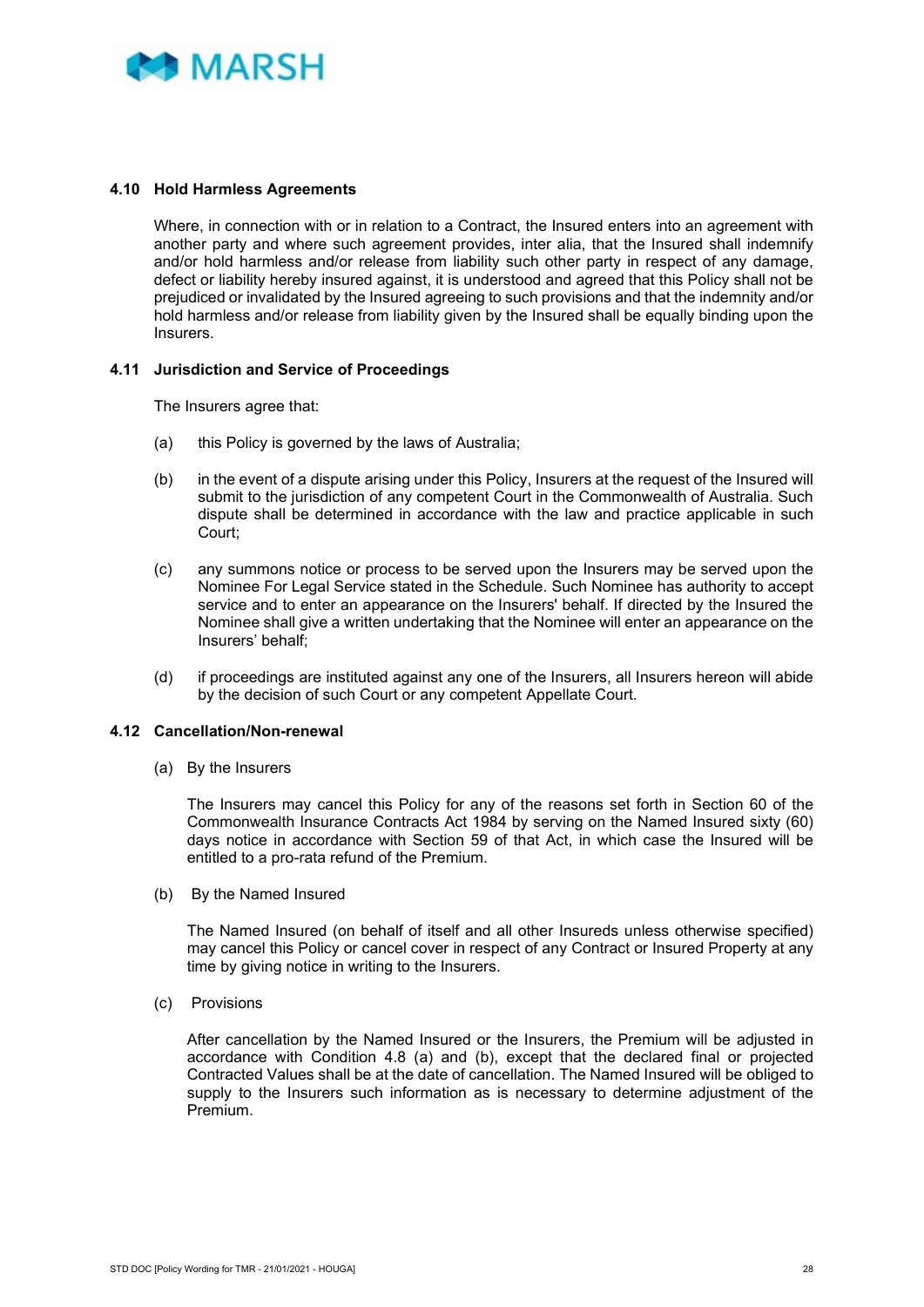

#### <span id="page-32-0"></span>**4.13 Alterations in Material Fact/Error or Omission**

- (a) The Insured will not be prejudiced under this Policy in the event of any alteration in material fact or otherwise regarding construction methods or procedures from an unintentional or inadvertent error, omission or misdescription or any other information contained or omitted from any underwriting information supplied to the Insurers.
- (b) The Named Insured undertakes to immediately notify the Insurers as soon as the alteration or omission becomes known to them, and the Insurers shall be entitled to make reasonable variations to this Policy's terms and Conditions as may be mutually agreed between the Insurers and the Insured.

#### <span id="page-32-1"></span>**4.14 Progress Payments**

Provided that indemnity has been granted under this Policy, progress payments on account of any claim shall be made to the Insured, at such intervals and for such amounts as may be agreed upon production of an acceptable report by the Agreed Loss Adjuster (if appointed), provided such payments shall be deducted from the amount finally determined upon adjustment of the claim.

#### <span id="page-32-2"></span>**4.15 Engagement of Loss Adjusters**

- (a) JLT is authorised to appoint a loss adjuster from the panel of Agreed Loss Adjusters to investigate and quantify losses that are potentially indemnifiable under this Policy. Loss adjuster fees and expenses shall be payable by the Insurers and shall not form part of any Excess borne by the Insured.
- (b) The Insurers and Insured agree that the Agreed Loss Adjusters shall be agents of the Insurers and the Insured and all documents, transcripts, reports (verbal and written) shall be made available to the Insurers and the Insured.
- (c) If at any time there shall be any dispute or difference between the Insurers and the Insured in respect of the adjustment of a loss, then the Insurers or the Named Insured shall be entitled to appoint an independent loss adjuster.

#### <span id="page-32-3"></span>**4.16 Loss Payee**

Any claim arising under this Policy shall be settled with and paid to the Loss Payee stated in the Schedule or as they may direct.

#### <span id="page-32-4"></span>**4.17 Currency**

- (a) All monetary amounts expressed in this Policy are in Australian dollars. The Premium and losses shall be paid in Australian dollars or as otherwise agreed between the Insurers and the Insured.
- (b) For the purposes of this Policy, the Insurers agree to the Named Insured's normal practice of converting currency to Australian dollars in accordance with the Insured's accounting practices.

#### <span id="page-32-5"></span>**4.18 Permission to Occupy and Operate**

The Insurers agree that the principal and/or owner or any other party can occupy and operate any portion of a Contract prior to practical completion and such occupancy or operation shall not constitute handover of the Insured Operations.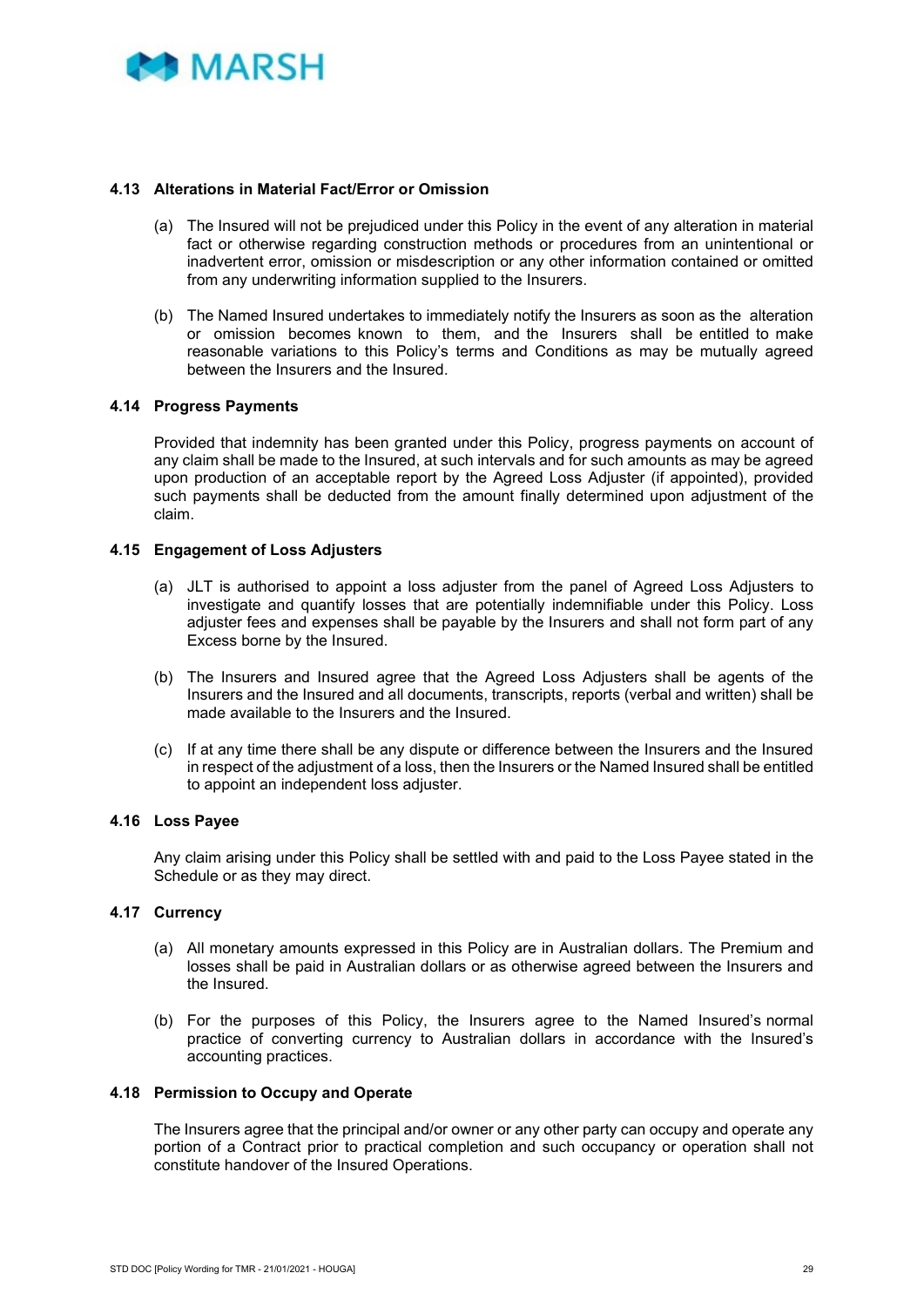

#### <span id="page-33-0"></span>**4.19 Referral Contracts**

Referral Contracts specified in the Schedule, will be held covered by the Insurers in accordance with the indemnity provided by this Policy for a period not exceeding 90 days from the commencement of the Construction Period (such period referred to as the "Interim Cover Period"), and thereafter will only be covered subject to agreement by the Insurers.

The Named Insured shall provide to the Insurers, as soon as practicable, full particulars of the Referral Contracts, including the nature and methods of construction, contract drawings and other contract documents.

Referral Contracts appearing in the Insured Operations in the Schedule shall be automatically covered if specified as an Endorsed Referral Contract in the Schedule, subject to any agreed alteration in this Policy's Excess, premium or other terms.

In the event that such terms and conditions are not acceptable to the Named Insured, the Named Insured shall be under no obligation to declare these Contracts to the Insurers after the Interim Cover Period.

In the event of the Named Insured electing not to continue cover for a Contract after the Interim Cover Period, the Named Insured is obliged to declare the expended Contract Value for such Contract in its declaration to the Insurers under clause 4.8.

#### <span id="page-33-1"></span>**4.20 Master and Agreed Rate Contracts**

For the purpose of applying the maximum Construction Period, Contract Value, Excess and other Policy provisions, each Contract or project undertaken under a separate Contract or work order or purchase order or similar arrangement will be considered as a separate Contract irrespective of the existence of a service agreement or agreed rate or similar contract or master agreement which applies over more than one Contract.

#### <span id="page-33-2"></span>**4.21 Primary Cover**

The Insurer(s) agrees that this Policy is to operate as primary insurance:

- (a) to any other valid insurances arranged by any of the Named Insured; or
- (b) to insurances arranged by any other Insured, where the Named Insured has agreed to arrange primary insurance on behalf of such other Insured.

The Insurer(s) will not, under any circumstances, seek contribution from any insurers of such valid insurance held by the parties referred to above.

#### <span id="page-33-3"></span>**4.22 Extension to Contract Period**

Project periods to be as per declared in each individual project schedule. Extensions to each project will be given at pro rata for the first 6 months from this declared date, beyond that at terms to be agreed.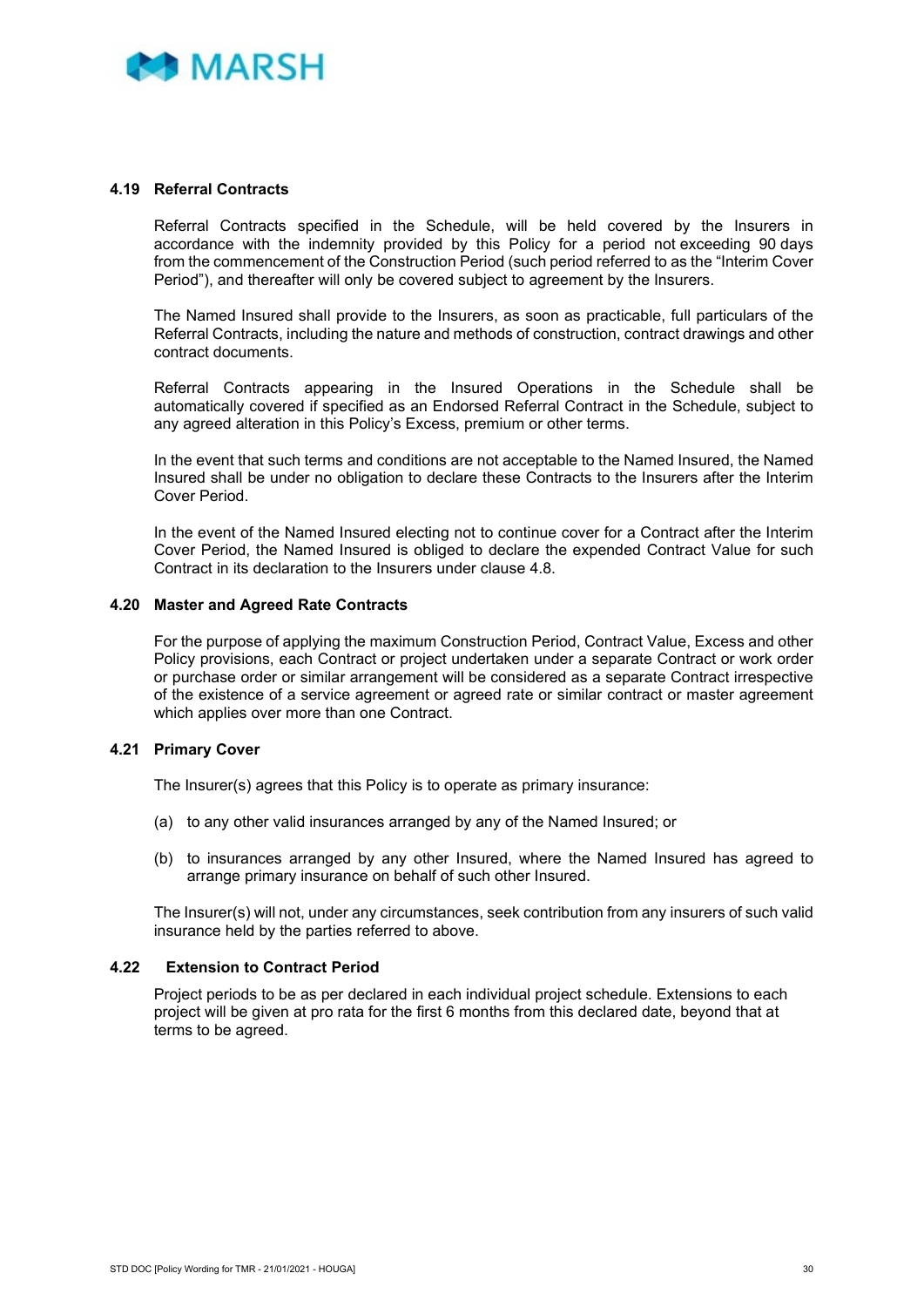

### <span id="page-34-0"></span>**5 Endorsements**

If shown in the Schedule, the following Endorsements shall attach to and form part of Construction Risks - Material Damage Annual Insurance Policy and operate from inception of this Policy.

#### <span id="page-34-1"></span>**5.1 Long Term Agreement/Break Clause**

As at 60 days from 31st December 2021 an dannually thereafter if the Net Loss ratio (calculation including all notified/reserved or paid claims)

- Are less than 50% of the net premium there will be no amendment to the rate.
- Are greater than 50% but less than 200% of the net premium the Insurers may increase the rate by up to 50%
- Are greater than 200% of the net premium the Insures have the right to break the Long Term Agreement

#### <span id="page-34-2"></span>**5.2 Any one event limit**

Where a single event causes damage to more than one site the insurers will pay claims up to 50% of a project's contract value subject to a maximum of \$50,000,000 per site.

However, below \$20,000,000 in contract value will be subject to a minimum AUD 10,000,000. Projects below AUD 10,000,000 are limited to their contract value

#### <span id="page-34-3"></span>**5.3 LMA Cyber Clause**

Notwithstanding any provision to the contrary within this Policy or any endorsement thereto this Policy excludes any:

1.1 Cyber Loss;

1.2 loss, damage, liability, claim, cost, expense of whatsoever nature directly or indirectly caused by, contributed to by, resulting from, arising out of or in connection with any loss of use, reduction in functionality, repair, replacement, restoration or reproduction of any Data, including any amount pertaining to the value of such Data;

regardless of any other cause or event contributing concurrently or in any other sequence thereto.

- 2 In the event any portion of this endorsement is found to be invalid or unenforceable, the remainder shall remain in full force and effect.
- 3 This endorsement supersedes and, if in conflict with any other wording in the Policy or any endorsement thereto having a bearing on Cyber Loss or Data, replaces that wording.

#### **Definitions**

4 Cyber Loss means any loss, damage, liability, claim, cost or expense of whatsoever nature directly or indirectly caused by, contributed to by, resulting from, arising out of or in connection with any Cyber Act or Cyber Incident including, but not limited to, any action taken in controlling, preventing, suppressing or remediating any Cyber Act or Cyber Incident.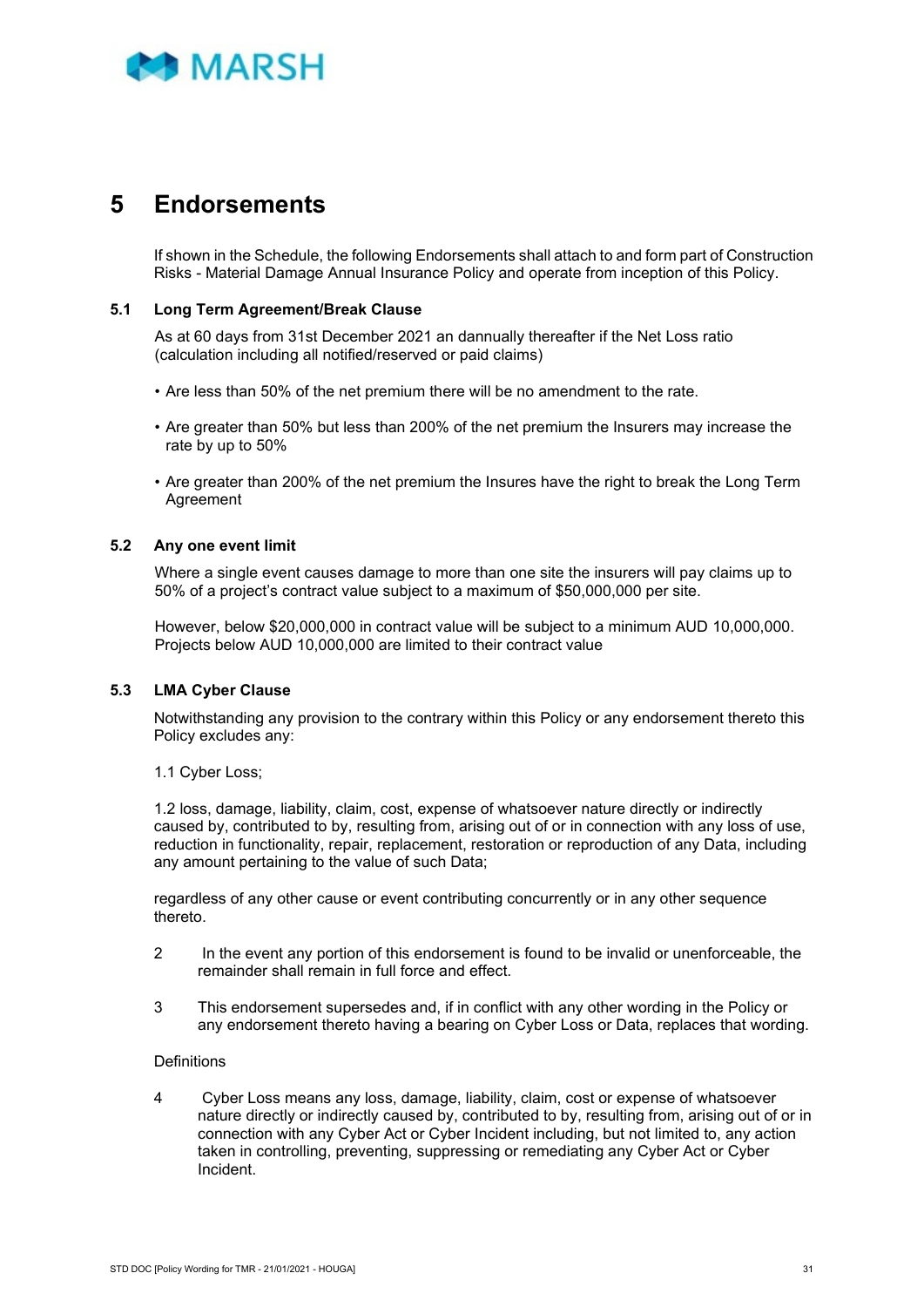

- 5 Cyber Act means an unauthorised, malicious or criminal act or series of related unauthorised, malicious or criminal acts, regardless of time and place, or the threat or hoax thereof involving access to, processing of, use of or operation of any Computer System.
- 6 Cyber Incident means:

6.1 any error or omission or series of related errors or omissions involving access to, processing of, use of or operation of any Computer System; or

6.2 any partial or total unavailability or failure or series of related partial or total unavailability or failures to access, process, use or operate any Computer System.

- 7 Computer System means:
- 7.1 any computer, hardware, software, communications system, electronic device (including, but not limited to, smart phone, laptop, tablet, wearable device), server, cloud or microcontroller including any similar system or any configuration of the aforementioned and including any associated input, output, data storage device, networking equipment or back up facility, owned or operated by the Insured or any other party.
- 8 Data means information, facts, concepts, code or any other information of any kind that is recorded or transmitted in a form to be used, accessed, processed, transmitted or stored by a Computer System.

LMA5401 11 November 2019

#### <span id="page-35-0"></span>**5.4 Pandemic Clause**

1 Notwithstanding any provision to the contrary within this insurance, this insurance does not insure any loss, damage, claim, cost or expense of whatsoever nature directly or indirectly

caused by, contributed to by, resulting from, arising out of, or in connection with a Communicable Disease or the fear or threat (whether actual or perceived) of a Communicable

Disease regardless of any other cause or event contributing concurrently or in any other sequence thereto.

2. As used herein, a Communicable Disease means any disease which can be transmitted by means of any substance or agent from any organism to another organism where:

2.1. the substance or agent includes, but is not limited to, a virus, bacterium, parasite or other organism or any variation thereof, whether deemed living or not, and

2.2. the method of transmission, whether direct or indirect, includes but is not limited to, airborne transmission, bodily fluid transmission, transmission from or to any surface or object, solid, liquid or gas or between organisms, and

 2.3. the disease, substance or agent can cause or threaten bodily injury, illness, damage to human health, human welfare or property.

#### LMA5397

29 April 2020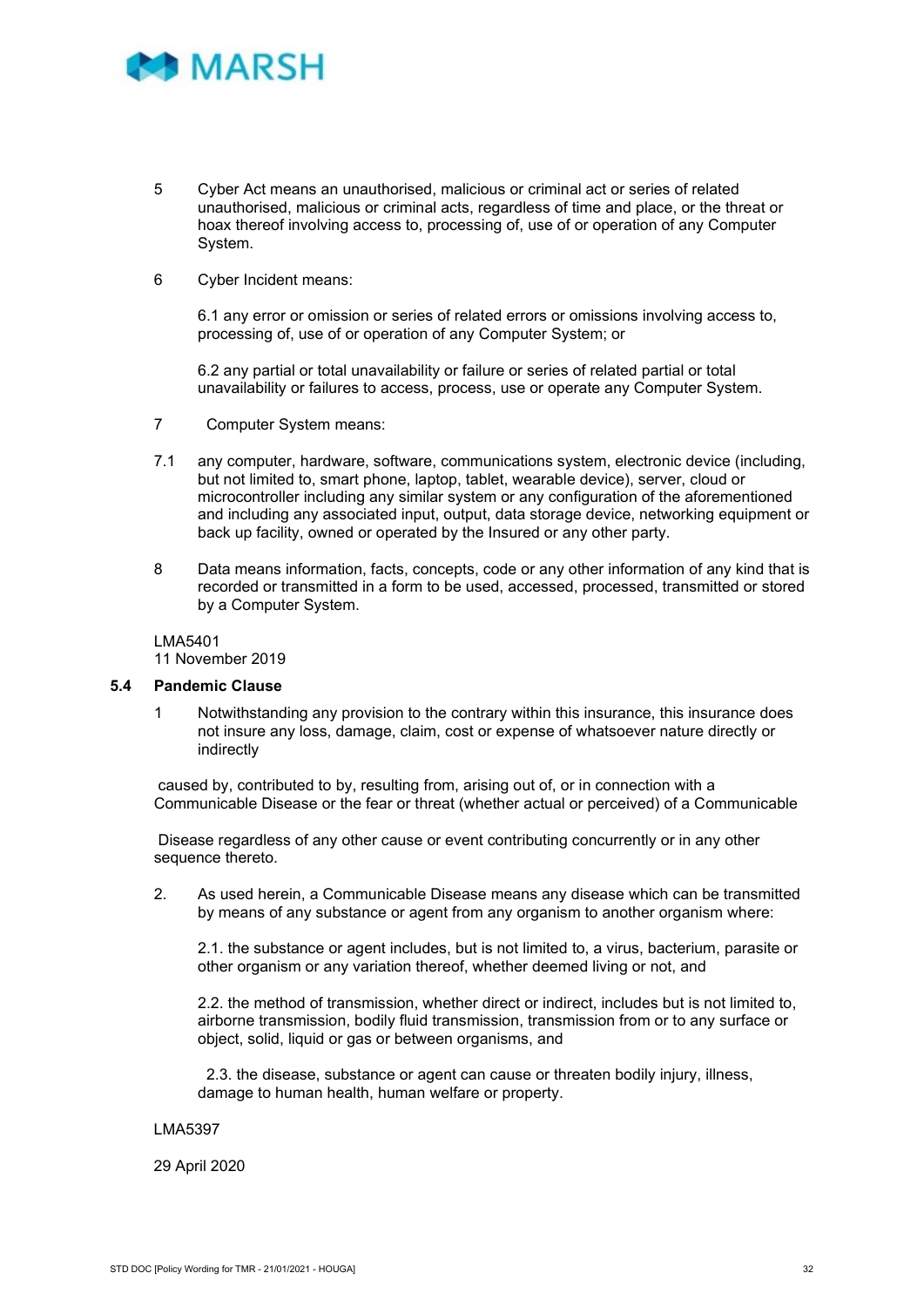

#### <span id="page-36-0"></span>**5.5 Sanctions**

No Insurer(s) shall be deemed to provide cover and no Insurer(s) shall be liable to pay any claim or provide any benefit hereunder to the extent that the provision of such cover, payment of such claim or provision of such benefit would expose that Insurer(s) to any sanction, prohibition or restriction under United Nations resolutions or the trade or economic sanctions, laws or regulations of the European Union, United States of America and/or any other applicable national economic or trade sanction law or regulations.

#### <span id="page-36-1"></span>**5.6 Insurers financial strength rating**

It is agreed It is hereby agreed and declared that if Standard & Poor's financial strength rating of any Insurer falls below the Named Insured's required minimum Standard & Poor's financial rating of A-, or equivalent credit rating agency, then that Insurer's line may be cancelled at the discretion of the Named Insured and a return premium at terms to be agreed but reflecting the degree of risk not borne by Insurers will be due.

#### <span id="page-36-2"></span>**5.7 Progress Reports**

It is agreed and understood that subject otherwise to the terms, exclusions and conditions in this policy or endorsed hereon, Insurers shall receive quarterly progress reports on projects exceeding \$50,000,000.

#### <span id="page-36-3"></span>**5.8 Cessation of Works**

Damage solely due to total unscheduled cessation of work exceeding 60 days against which the Insured shall have failed to take reasonable precautions to protect the Insured Property and to avoid or diminish the amount of such damage. However, if the Project Site and Insured Property have been maintained and reasonable loss minimisation measures

#### <span id="page-36-4"></span>**5.9 Soft & Saturated Fill Material**

Any costs for reworking wet or saturated Fill Material due to an increase in moisture content and where no other Damage has occurred to this Insured Property. For the purposes of this Exclusion, Fill Material is fill that forms part of the Contract Value.

#### <span id="page-36-5"></span>**5.10 Offsite Storage**

Damage to Insured Property from flood, water, inundation or the like whilst stored offsite. However, this exclusion shall not apply if the storage location is above an Average Recurrence Interval (ARI) of 1 in 100 year period

#### <span id="page-36-6"></span>**5.11 Wetwork**

In relation to any wetwork, the following exclusions apply:

- 1. Damage to berths, wharves, jetties and the likes caused by their subsidence or sinking,
- 2. Damage caused by Normal Action of the Sea or river,

3. Damage to more than 50m of uncompleted or unprotected seawall, quay or other marine structure,

- 4. Damage or liability due to soil erosion,
- 5. the costs associated with dredging or re-dredging,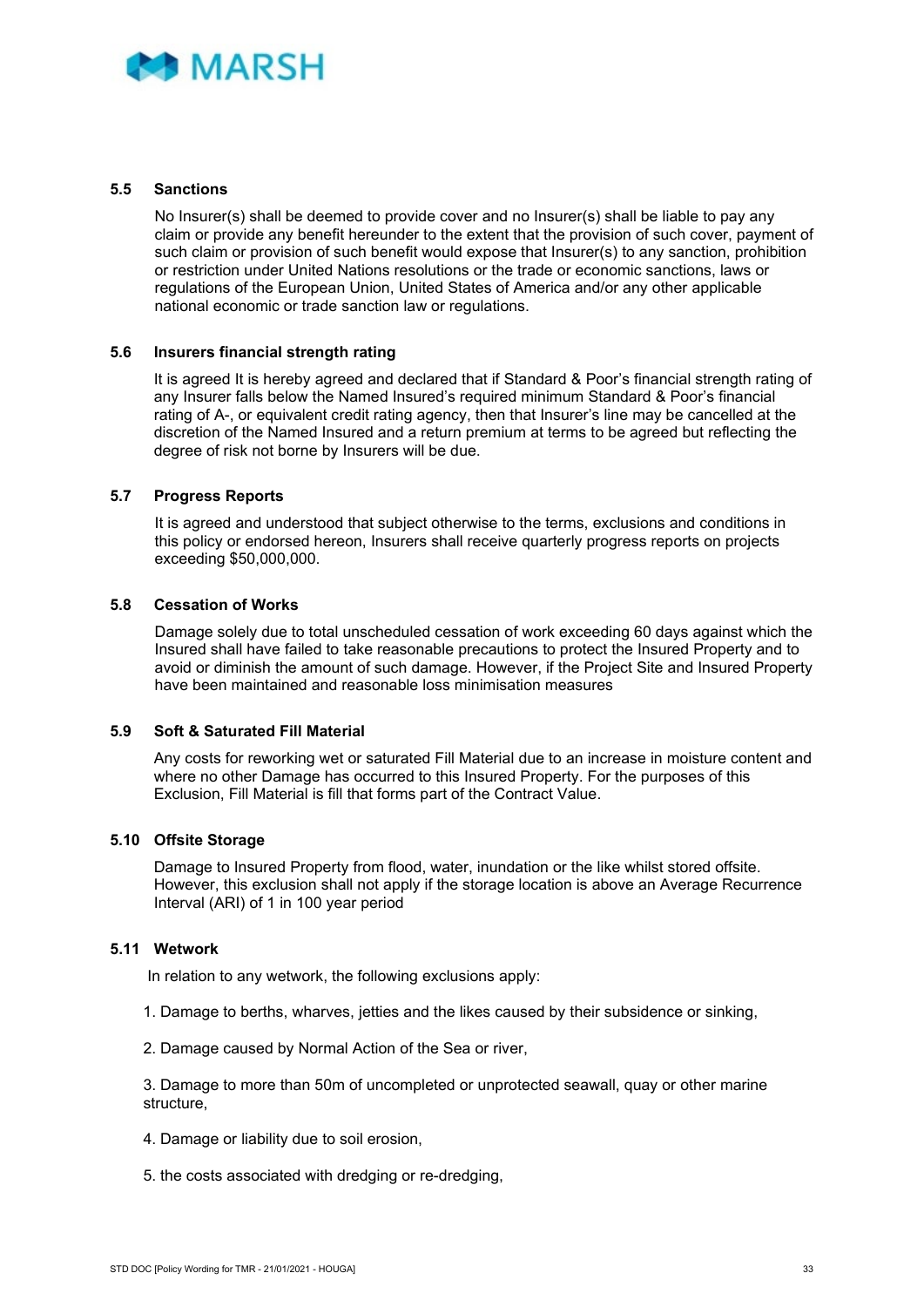

- 6. lost or damaged fill material,
- 7. replacing or rectifying piles or retaining wall elements,
	- a) which have become misplaced or misaligned or jammed during their construction,
	- b) which are lost or abandoned or damaged during driving or extraction, or
	- c) which have become obstructed by jammed or damaged piling equipment or casings,
- 8. rectifying disconnected or de-clutched sheet piles,

9. rectifying any leakage or infiltration of material of any kind,

10. as a result of piles or foundation elements having failed to pass a load bearing test or otherwise not having reached their designed load bearing capacity,

11. for reinstating profiles or dimensions,

12. any floating and other equipment such as caissons, barges and the like and liabilities therefrom,

13. any mobilization / demobilization and /or other costs which arise for stand-by / waiting on weather of offshore construction equipment,

- 14. Damage to pulling wires, anchors, chains and buoys,
- 15. Damage due to impact of shipping
- 16. marine liability

#### <span id="page-37-0"></span>**5.12 Fire Fighting for Structures / Stations**

The Insured will take all reasonable endeavours to comply with all Australian Codes, statutory obligations and Standards in respect of fire practice on the protection of construction sites and buildings undergoing renovation. The Insured will have regard to "best practice" with respect to fire in considering its compliance with Australian legal and building requirements, but is not bound by the same. The appointed representative of the Insurers shall have the right at all reasonable times to enter and inspect the Site for the purpose of checking whether the conditions therein comply with the relevant Australian Codes, statutory obligations or Standards in all respects. In the event of the Insurers becoming aware of a situation whereby the relevant Australian Codes, statutory obligations or Standards are not met, the Insurers may inform the construction site management personnel of the nature of such shortcoming specifying the remedial measures required by the Insurers and the reasonable period within which such measures must be completed. Where the Insurers consider such a shortcoming is of sufficient importance, the Insurers may confirm the same by notice in writing by recorded post, recorded delivery, facsimile transmission or by hand to the Named Insured at their registered address. Such notice at the discretion of the Insurers may suspend cover under the Policy in respect of damage by fire arising out of the specified shortcoming from the date named in the notice not being a date earlier than the date named for the completion of the remedial measures already advised to construction site management personnel, it being understood that upon suspension, cover will be reinstated when the Insurers are satisfied that that the remedial measures have been completed. This Memorandum shall not in itself be considered a condition precedent to liability but its inclusion shall not prejudice waive or remove the rights of the Insurers or Insured under the terms of other Policy exceptions and conditions.